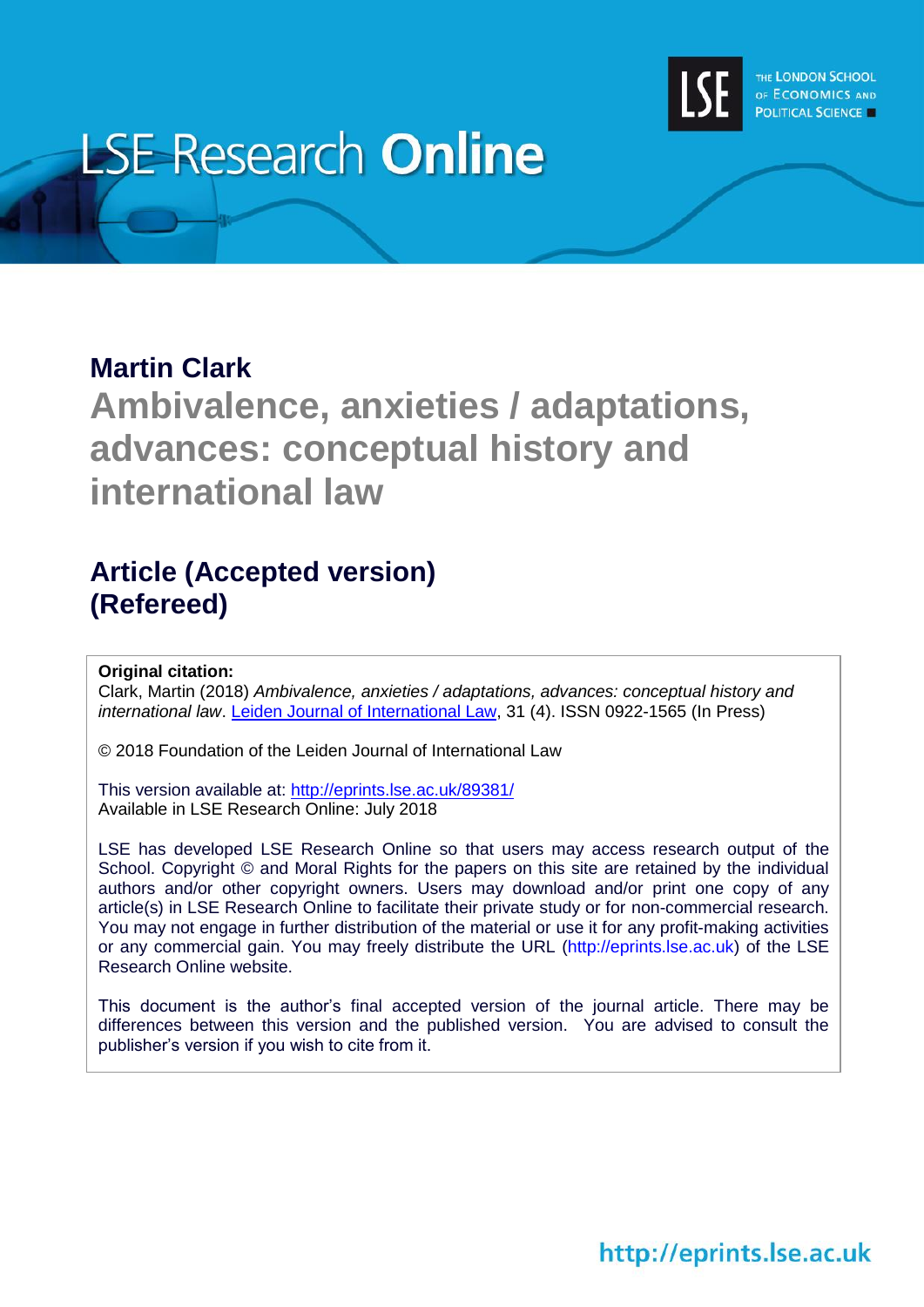# **AMBIVALENCE, ANXIETIES / ADAPTATIONS, ADVANCES: CONCEPTUAL HISTORY AND INTERNATIONAL LAW**

# MARTIN CLARK\*

Scholars of the history of international law have recently begun to wonder whether their work is predominantly about law or history. The questions we ask — about materials, contexts and movements — all raise intractable problems of historiography. And yet despite this extensive and appropriate questioning within the field, and its general inclination towards theory and theorising, few scholars have turned to the vast expanses of historical theory to try to think through how we might go about addressing them.

This article works towards remedying that gap by exploring why and how we might engage with historiography more deeply.

Part One shows how the last three decades of the 'turn to history' can be usefully read as a move from ambivalence to anxiety. The major works of the 2000s thoroughly removed the pre-1990s ambivalence to history in general, with brief considerations about method. Efforts in the last decade to build on those works have led to the present era of anxiety about both history and method, raising questions around materials, contexts and movements. And yet far from a negative state, this moment of anxiety is both appropriate and potentially creative: it prompts us to rethink our mode of engaging with historiography.

Part Two explores how this mode of engagement might proceed. It reconstructs the principles and debates within conceptual history around the anxieties of materials, contexts and movements. It then explores how these might be adapted to histories of international law, both generally and within one concrete project: a conceptual history of recognition in the writings of British jurists. Part Three concludes by considering the advances achieved by this kind of engagement, and reflects on new directions for international law and its histories.

Keywords: *international legal history, historiography, interdisciplinary engagements, method, Reinhart Koselleck*

<sup>\*</sup> Forthcoming in vol 34, issue 4, *Leiden Journal of International Law*, available at journals.cambridge.org/ljil. PhD Candidate and Judge Rosalyn Higgins Scholar, Law Department, London School of Economics and Political Science; Research Fellow, Melbourne Law School. This article grows out of themes explored in an MPhil thesis, 'A Conceptual History of Recognition in International Law' completed at MLS in January 2016. My deep thanks to Anne Orford, Kirsty Gover, Gerry Simpson, Antony Anghie and Janne Nijman for their comments and encouragement in that project. This more recent version benefited greatly from comments and encouragement by Gerry Simpson, Tom Poole, Ingo Venzke, the judges of the European Society of International Law 2017 Young Scholars Prize — Anne van Aaken, Jean D'Aspremont and Carlos Esposito — the participants at the 2017 ESIL Interest Group on the History of International Law meeting in Naples, and the anonymous reviewers and editors of the *Leiden Journal of International Law*. Email: m.clark1@lse.ac.uk.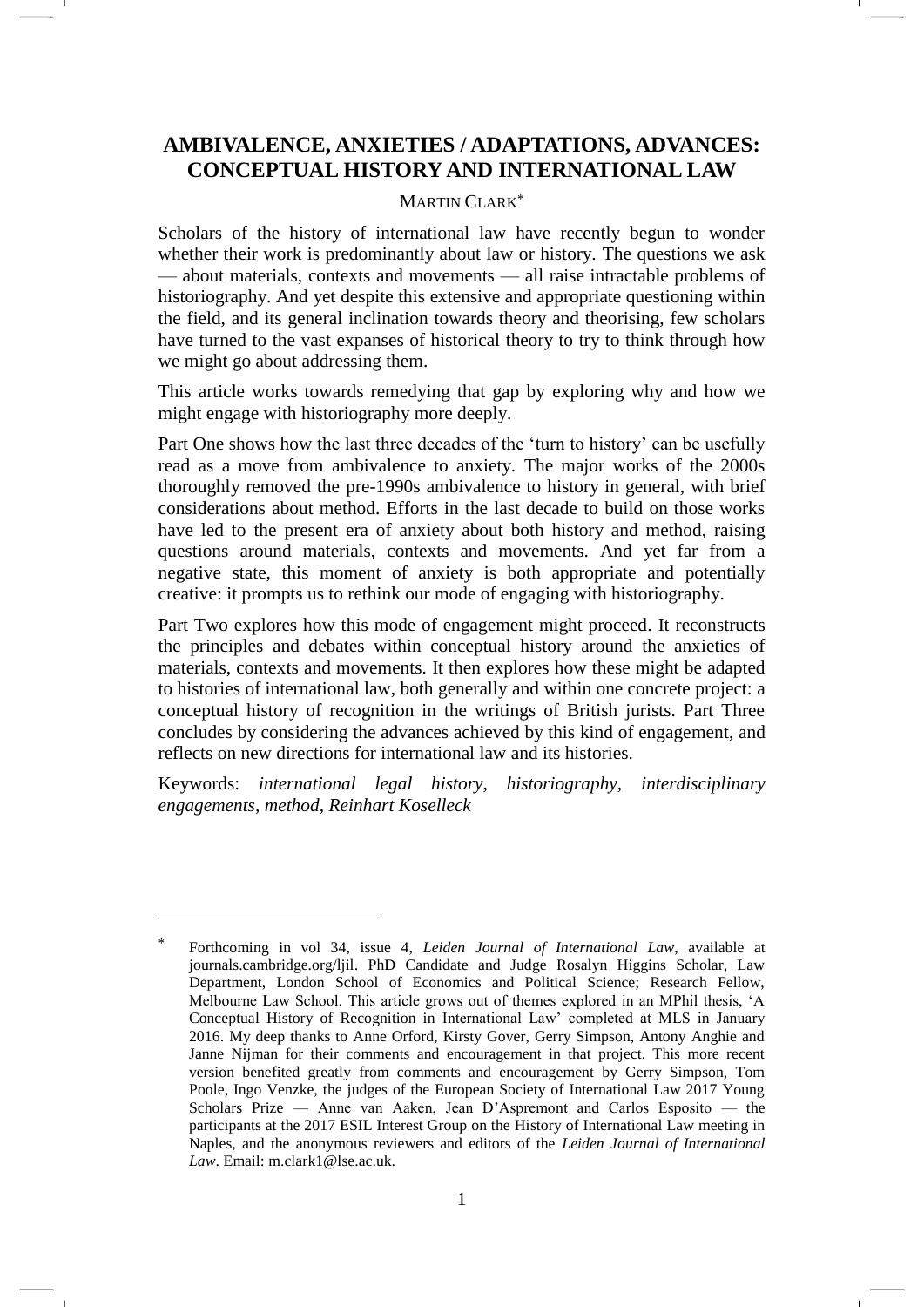- [1] Scholars of the history of international law have recently begun to wonder whether our work is predominantly about law or history, and, if we must make a choice, which discipline ought to be the main guide to our methods.<sup>1</sup> We hold contradictory feelings about the purposes, limits, and meanings of history, the ways it can be written, and how it relates to and uses legal thought and practice.<sup>2</sup> We are firmly and inescapably ensconced in a variety of important questions about method and methodology. How should we write our histories? How should we deal with texts, archives, context, biography, disciplines, regions, geographies, periods, structures, systems, causation and change? Who should do the re-thinking and re-writing? And what have we missed so far, and how can we retrieve it?
- [2] These questions all raise intractable problems of historiography. They must be asked, answered, re-asked, re-answered. They will always remain ultimately unanswerable and unsettled. And yet despite this extensive and appropriate questioning within the field, and its general inclination towards theory and theorising, few scholars have turned to historical theory—the field that considers the methods and purposes of history and its writing, and philosophical questions about the nature of historical truth, causation, and memory, for example—to try to think through how we might go about addressing them. This article works towards remedying that gap by exploring why and how we might engage with historiography more deeply.
- [3] Part One addresses the 'why' and sets up the 'how'. I suggest that the last three decades of the 'turn to history' can be usefully read as a move from ambivalence to anxiety. The major works of the 2000s 'turn to history' thoroughly removed the pre-1990s ambivalence towards histories of international law, but contained at most brief reflections on their historiographical commitments. More recent efforts to build on their legacies — both by exploring their methodological choices and in writing new histories — have moved us to anxieties around history and method in at least three areas: over materials, contexts, and movements. Yet far from a negative state, this moment of anxiety is an appropriate reaction to the complexity of doing good historical work. It is also a potentially creative moment. These anxieties can prompt and guide us in thinking about how we might engage with historical theory.
- [4] Part Two explores how this engagement might proceed. Historiography should not be approached as a procrustean bed of historians' methods and criteria. Nor should the various schools of historical theory be treated as singular or static: they are internally diverse and open to debate and disagreement. Instead, scholars of international law ought to approach historical theory as one set of

2

<sup>1</sup> See, eg, A. Orford, 'International Law and the Limits of History', in W. Werner, A. Galan and M. de Hoon (eds.), *The Law of International Lawyers: Reading Martti Koskenniemi* (2017), 297.

<sup>2</sup> Two recent symposia, among other works, nod in this direction: see C. Tomlins, 'Foreword: "Law As..." II, History As Interface for the Interdisciplinary Study of Law', (2014) 4 *UC Irvine Law Review* 1; A. L. Brophy and S. Vogenauer, 'Introducing the Future of Legal History: On Re-Launching the *American Journal of Legal History*', (2016) 56 *American Journal of Legal History* 1.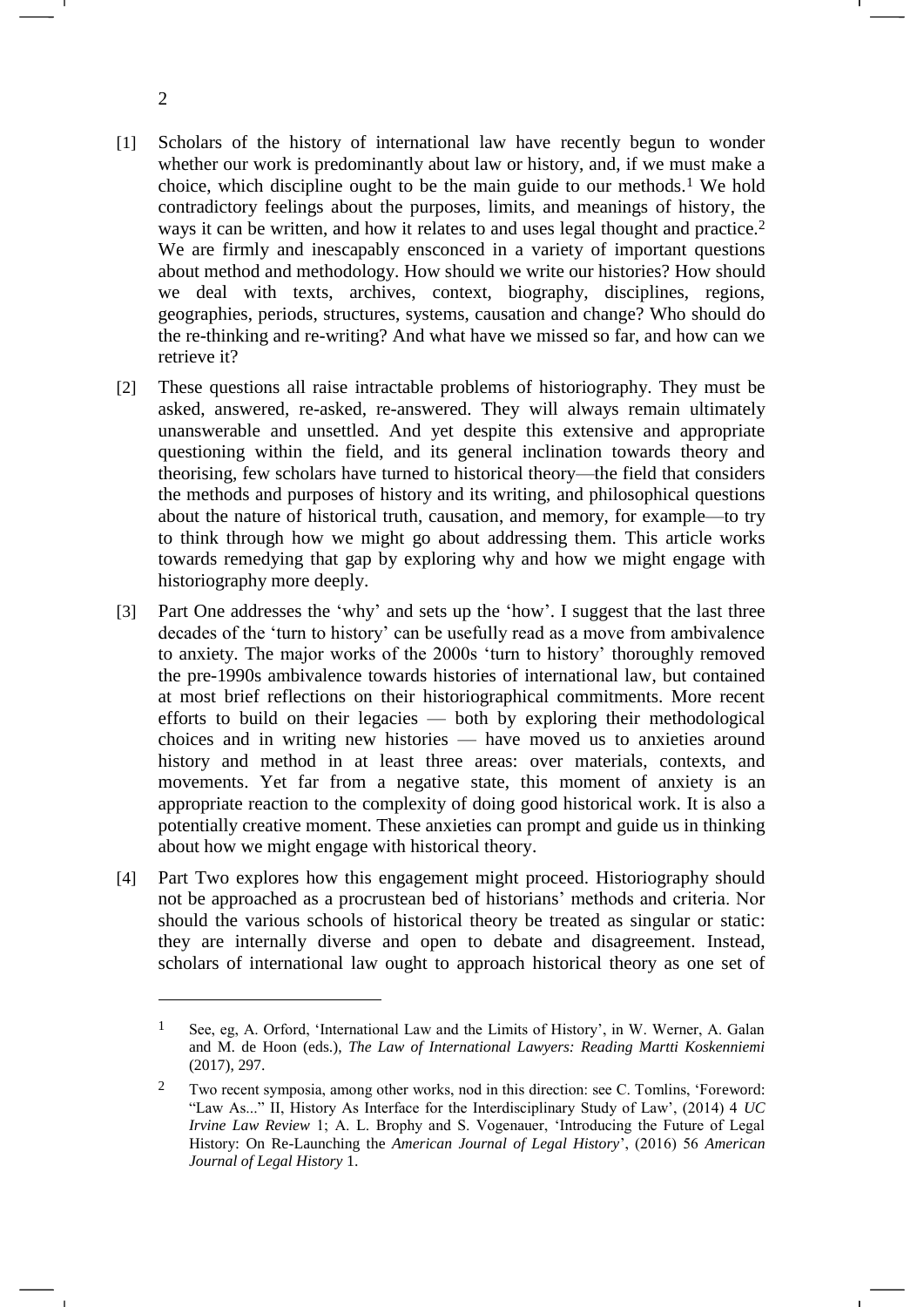materials for thinking more deeply about method. While engagement should take many forms and explore a range of approaches, to demonstrate how and why to do this, I focus on one here — conceptual history — and the ways in which it might be adapted to projects in international legal history. In Part Two then, I first explore the frames, methods and approaches of conceptual history. I then turn to where and how these inquiries might be adapted to histories of international legal concepts. I then illustrate the promise of this framing by considering the methodological issues raised by one project; a conceptual history of recognition in the writings of British jurists.

[5] Part Three concludes by considering the advances achieved by this kind of engagement, and reflecting on new directions for international law and its histories.

#### I AMBIVALENCE, ANXIETIES

- [6] The usual story about the 'turn to history' in international law holds that with the end of the Cold War came a revived interest in critically re-evaluating the ideas, figures, structures and theories embedded in the origins of international law.<sup>3</sup> The arrival of a supposed consensus about liberal democratic political and economic systems, new international unrest and interventions, and a seeming return to multilateralism long prevented by superpower struggles, all offered new vistas for international law — and with them a renewed interested in the histories of international law. The milestone works of this period of international lawyers turning to history are well known — David Kennedy, Martti Koskenniemi, Gerry Simpson and Antony Anghie.<sup>4</sup> These texts largely appeared in the 2000s, but they attempted to make sense of both the supposed 'new horizons' of the 1990s and the longer histories and structures of the discipline. These works also laid the ground for contemporary debates about historiography. Here, I read them as markers of a declining ambivalence not just towards history itself, but also towards questions of historical method.
- [7] The first historiographically-sensitive works started with texts and lives as their principal archives.
- [8] Kennedy sought to contextualise early canonical works Vitoria, Suarez, Gentili and Grotius — by asking, simply, 'what would one have to think to write this?' and trying to find historical alternatives to traditional legal problems that

<sup>3</sup> See, eg, M. Koskenniemi, 'Why History of International Law Today', (2004) 4 *Rechtsgeschichte* 61; M. Craven, 'Theorising the Turn to History in International Law', in A. Orford and F. Hoffmann (eds.), *The Oxford Handbook of the Theory of International Law* (2016), 23.

<sup>4</sup> D. Kennedy, 'Primitive Legal Scholarship', (1986) 27 *Harvard International Law Journal* 1; M. Koskenniemi, *The Gentle Civilizer of Nations: The Rise and Fall of International Law 1870–1960* (2001); G. Simpson, *Great Powers and Outlaw States: Unequal Sovereigns in the International Legal Order* (2004); A. Anghie, *Imperialism, Sovereignty and the Making of International Law* (2005).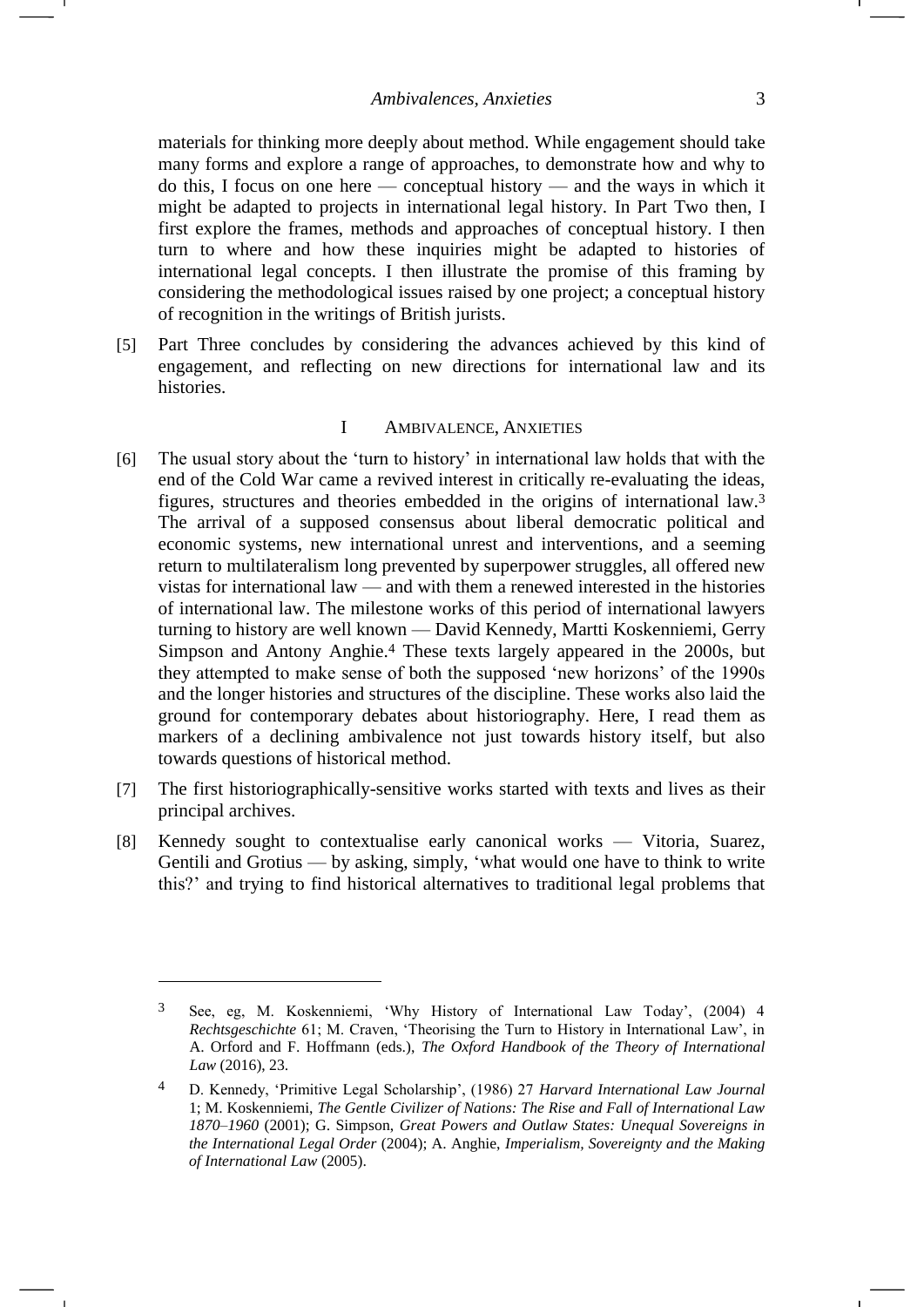have neither been solved nor abandoned.<sup>5</sup> Rather than charting the development of doctrine, trying to find continuities or differences with today's writings, constructing a social history of these writers, or even trying to show that they actually held some set of views or other, Kennedy's goal there was simply the 'description of texts'. <sup>6</sup> What results is a detailed reconstruction of the works of four major jurists that Kennedy argues reveals their coherence and difference from twentieth century international law (contra the readings of those twentieth century 'modern' international lawyers). We might see Kennedy's work now as itself a 'modern' form of chronicling, reliant on another (literary) methodology to cast new light on old materials by asking carefully how they speak to us today. Kennedy's other works took up origin stories — of the League of Nations and later of the imagined nineteenth century — using the ideas of break, movement and repetition to make sense of how those stories spoke to the discipline in the 1990s. 7

[9] Koskenniemi's *Gentle Civilizer* significantly advanced this way of approaching texts and lives, based on a more direct engagement with historiography. While Koskenniemi recognised the importance of historiography, he remained cautious about not treating it as rigid or settled, but just as 'riddled with methodological controversy' as sociology, philosophy or law.<sup>8</sup> This grounded some suggestive historiographical commitments that are not articulated in full at the outset. Koskenniemi offered small-scale social, intellectual or cultural inquiries, or a 'great man' theory writ relatively small, confined to the circle of international lawyers of the late nineteenth and early twentieth centuries. To avoid suggesting that these 'great minds' of the era were the only important factors, Koskenniemi matched them with contextual and epochal elements to produce a narrative history of international lawyering and its ideas, which he dubbed an 'experimental … non-rigorous' approach to history.<sup>9</sup> This method aimed to 'bring international law down' from precisely those 'epochal or conceptual abstractions' present in the earlier chronicles and hagiographies, and looked to varied, developing practices of international law to avoid singular views about the shape of the era. These practitioner-subjects were described 'as actors in particular social dramas' that played out on the 'terrain of fear and ambition, fantasy and desire, conflict and utopia' that was international law; where they expressed 'occasionally brilliant insights and (perhaps more frequently) astonishing blindness, the paradoxes of their thought, their intellectual and

<sup>5</sup> Kennedy, 'Primitive Legal Scholarship', *supra* note 4, at 11–13. And see D. Kennedy, 'A New Stream of International Law Scholarship', (1988) 7 *Wisconsin International Law Journal* 1, at 12ff (examining international law's 'history and historiography' at a general, epochal level).

<sup>6</sup> Kennedy, 'Primitive Legal Scholarship', *supra* note 4, at 12.

<sup>7</sup> D. Kennedy, 'The Move to Institutions', (1987) 8 *Cardozo Law Review* 841; D. Kennedy, 'International Law and the Nineteenth Century: History of an Illusion', (1997) *Quinnipac Law Review* 99.

<sup>8</sup> Koskenniemi, *Gentle Civilizer*, *supra* note 4, at 6.

<sup>9</sup> Ibid 5–8.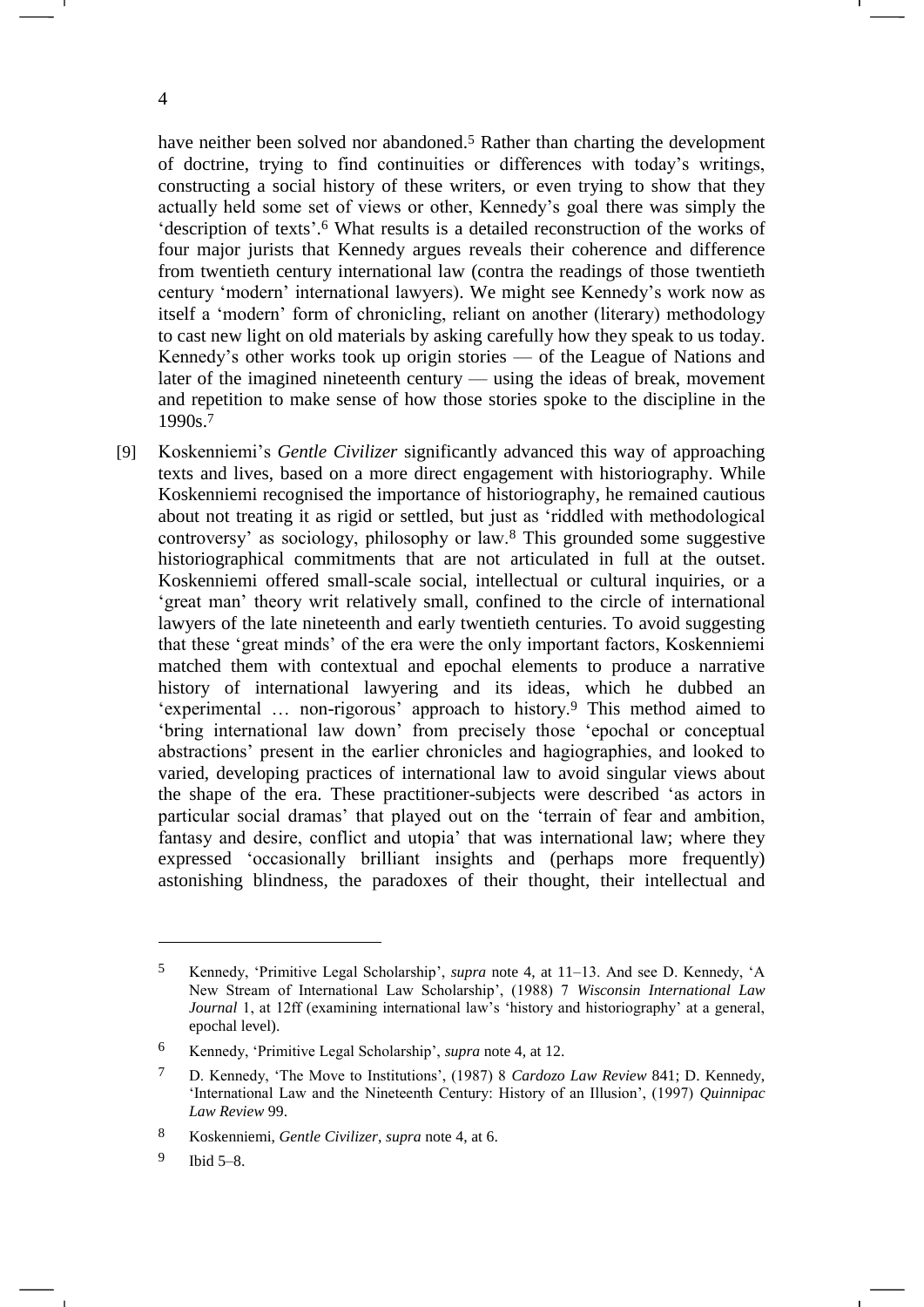emotional courage, [and] betrayals and self-betrayals'.<sup>10</sup> The history was drama, specifically tragedy, which we knew was filled with noble yet doomed aspirations. For most readers, this mix of doctrine and drama did not lead to hagiographies and panegyrics, despite the obvious risks.

- [10] The second pair of milestones engaged with historiographical questions of structure, perspective, and wider contexts.
- [11] Anghie's work can be read as revitalising the non-European histories of the 1960s and 1970s, though in a much more powerful, direct way that explored colonialism and imperialism as structural themes intertwined with the histories of international law and offered more than just different or non-European narratives.<sup>11</sup> Anghie's historiographical sensitivities are refracted through the works of postcolonial scholars — Edward Said, Gayatri Spivak, Homi Bhabha, David Scott and Dipesh Chakrabarty — whose influence he explicitly acknowledges.<sup>12</sup> Building from their pivotal contributions that challenged Eurocentrism among historians, <sup>13</sup> Anghie urged us to look to histories that were 'alternative' to the narratives, concepts and 'controlling structures' of conventional histories: histories of resistance that take up the perspective of the peoples subjected to international law, and which are 'sensitive' to the tendency to assimilate those stories into conventional ones.<sup>14</sup>
- [12] Simpson described his approach to exploring unequal sovereigns and international 'outlawry' as 'theoretical intellectual history with a point'. <sup>15</sup> This was an episodic history of the roles played by the idea of sovereign equality in organising the global legal order that drew heavily on European diplomatic history. The episodic approach allowed Simpson to outline the occurrence and recurrence of legalised hegemony at different places and times, each providing a new angle on the enduring theme of hierarchies of states.<sup>16</sup> Simpson and Anghie linked their episodes through large organising themes, charting the gaps and elisions in place of a continuous narrative. Like the first strain, they began with the writings and actions of international lawyers. But they also sought to ultimately address and reveal just as much about the wider contexts, institutions and structures beyond the discipline that also shaped history and law.

- 14 Anghie, *Imperialism*, *supra* note 4, at 8.
- 15 Simpson, *Great Powers*, *supra* note 4, at 11.
- 16 See further Simpson's reflections in G. Simpson, 'Great Powers and Outlaw States *Redux*', (2012) 43 *Netherlands Yearbook of International Law* 83.

<sup>10</sup> Ibid 7.

<sup>11</sup> See Anghie, *Imperialism*, *supra* note 4, at 7–9. See also A Anghie, 'The Evolution of International Law: Colonial and Postcolonial Realities', (2006) 27 *Third World Quarterly* 739; A Anghie, 'Vattel and Colonialism: Some Preliminary Observations', in V. Chetail and P. Haggenmacher (eds.), *Vattel's International Law from a XXIst Century Perspective* (2011), 237.

<sup>12</sup> Anghie, *Imperialism*, *supra* note 4, at 9 note 14.

<sup>13</sup> See, eg, D. Chakrabarty, *Provincializing Europe: Postcolonial Thought and Historical Difference* (2000); P. Chatterjee, *The Nation and Its Fragments: Colonial and Postcolonial History* (1993); J. L. Abu-Lughod, *Before European Hegemony: The World System AD 1250–1350* (1991).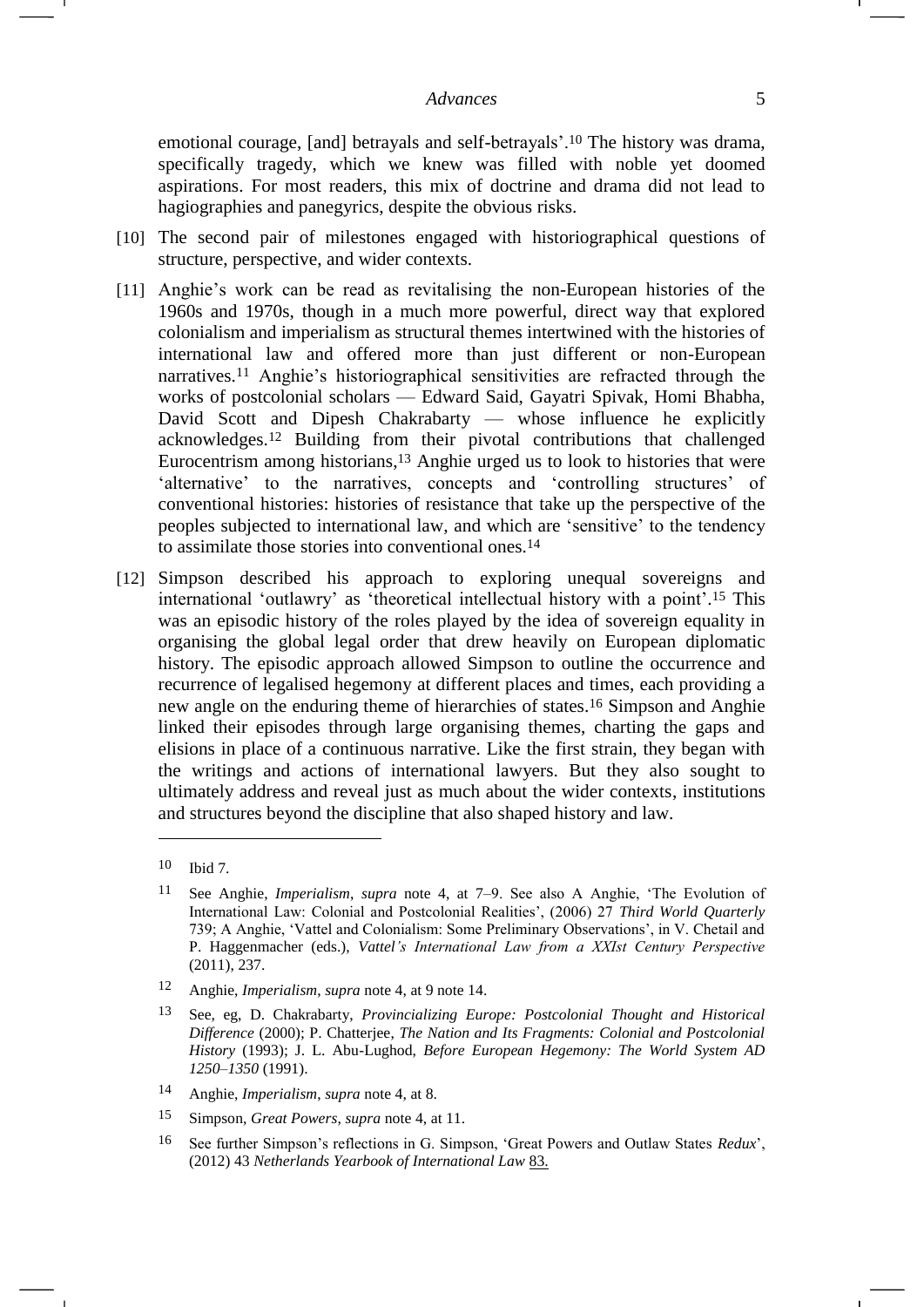- [13] About a decade ago, Matthew Craven wrote that for Simpson international legal history is 'understood primarily as a rhetoric' about various figures — Great Powers, outlaw states, colonisers, pirates — not merely as background to today's doctrinal questions 'but rather a past marked by ambiguity and ambivalence, rhetorical excess and definitional undecidability, that finds continuing expression in contemporary legal and political discourse'. <sup>17</sup> I take up this characterisation as a reflection of the decline in ambivalence in the way that I have used it so far: that by 2007, at the latest, history and historiography were a thoroughly important and inescapable part of understanding international law; that this past was now radically open for exploration; and that equally our methods for exploring it could and must be more creative. International legal historiography now embraced ambiguity, taking doctrine not as science but as rhetoric against the background of the indeterminacy of legal ideas, and sought the traces of the past in today's arguments.
- [14] None of the works discussed above is ambivalent about historiography. Each author recognised a need to raise and address these questions, and to articulate and defend some theory and method, even if it is modestly generic (Kennedy), 'non-rigorous' (Koskenniemi), aiming to have 'a point' (Simpson), or broadly reliant on and generally inspired by a large tradition that is noted but lies beneath the work (Anghie). With them we encounter fractured timelines, murky and contested narratives, figures and projects with multiple and unclear roles, intentions, and culpabilities, ideas in flux, diverse conditions and structures, and a variety of questions, sources and methods.
- [15] With this came anxiety. Around and after these works coalesced a large body of new histories examining the full gambit of events, people, and ideas, written by international lawyers, historians, political and international relations theorists,

—————————

6

1

<sup>17</sup> M. Craven, 'Introduction: International Law and Its Histories' in M. Craven, M. Fitzmaurice and M. Vogiatzi (eds.), *Time, History and International Law* (2007), 1, at 12. See also G. Simpson, 'Piracy and the Origins of Enmity' in M. Craven, M. Fitzmaurice and M. Vogiatzi (eds), *Time, History and International Law* (2007), 219.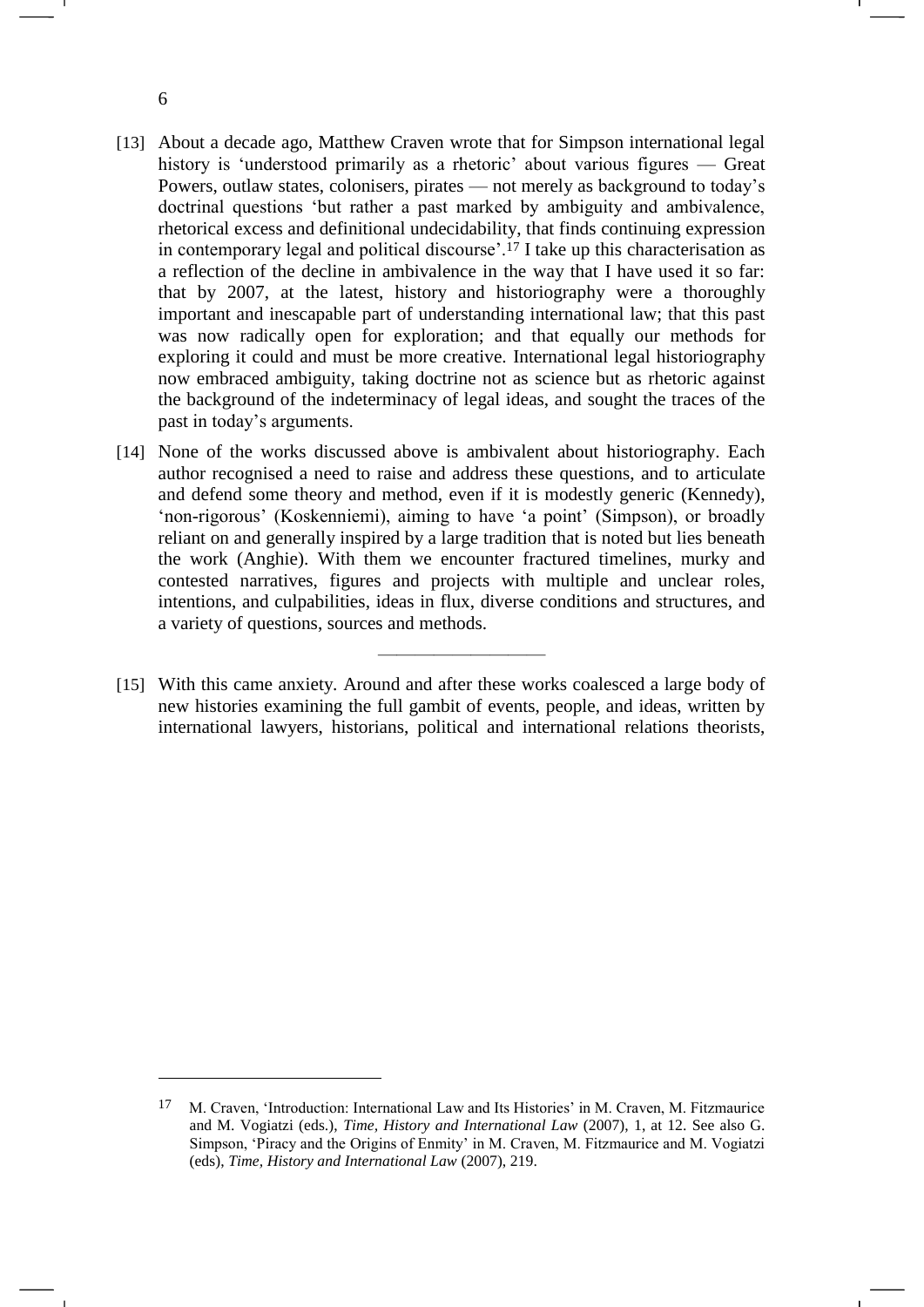among many others.<sup>18</sup> The milestones became millstones; the sources against which the work of extending, critiquing, responding, narrowing or expanding our ways of doing history were processed. Looking to the immediate past decade, I identify three major anxieties: materials, contexts and movements — or, what the archive contains, how it should be placed, and how we read and construct its changes. Doubtless others could be described, but these are the strongest trends.

[16] A first group of anxieties revolves around materials. What should we look at? Which texts and contexts, and how to read the archives we construct? The most recent work exploring these questions and exemplifying attempts to rethink them is the 'History, Anthropology and the Archive of International Law' project. This project grew out of collaborative conversations that turned to 'heated debates' about history, anthropology and law and resulted in 'a whole series of questions [being] opened up, particularly regarding methodology'.<sup>19</sup> Instead of turning to scholarly work on method, the authors 'decided to try an experiment instead': turning to artefacts — a letter, a graphic novel, a suit, a poster, and a memorial.<sup>20</sup>

-

<sup>18</sup> Of the many works across these disciplines that could be included here, a basic list in approximate chronological order of subject might be: D. J. Bederman, *International Law in Antiquity* (2001); B. Kingsbury and B. Straumann (eds.), *The Roman Foundations of the Law of Nations: Alberico Gentili and the Justice of Empire* (2010); L. A. Benton, *Law and Colonial Cultures: Legal Regimes in World History, 1400–1900* (2002); A. Fitzmaurice, *Sovereignty, Property and Empire, 1500–2000* (2014); B. Teschke, *The Myth of 1648: Class, Geopolitics, and the Making of Modern International Relations* (2003); R. Tuck, *The Rights of War and Peace: Political Thought and the International Order from Grotius to Kant* (1999); E. Keene, *Beyond the Anarchical Society Grotius, Colonialism and Order in World Politics* (2002); L. Hunt, *Inventing Human Rights: A History* (2008); E. Jouannet, *The Liberal-Welfarist Law of Nations: A History of International Law* (2012); L. A. Benton and L. Ford, *Rage for Order: The British Empire and the Origins of International Law, 1800-1850* (2016); A. Becker Lorca, *Mestizo International Law: A Global Intellectual History 1842–1933* (2014); N. Berman, *Passion and Ambivalence: Colonialism, Nationalism, and International Law* (2012); F. A. Boyle, *Foundations of World Order: The Legalist Approach to International Relations, 1898–1921* (1999); I. V. Hull, *A Scrap of Paper: Breaking and Making International Law during the Great War* (2014); M. Garcia-Salmones Rovira, *The Project of Positivism in International Law* (2013); U. Özsu, *Formalizing Displacement: International Law and Population Transfers* (2015); J. E. Nijman, *The Concept of International Legal Personality: An Inquiry into the History and Theory of International Law* (2004); S. Pedersen, *The Guardians: The League of Nations and the Crisis of Empire* (2015); Y. Otomo, *Unconditional Life: The Postwar International Law Settlement* (2016); K. Miles, *The Origins of International Investment Law: Empire, Environment, and the Safeguarding of Capital* (2013); A. Orford, *International Authority and the Responsibility to Protect* (2011); S. Pahuja, *Decolonising International Law: Development, Economic Growth and the Politics of Universality* (2011); S. Moyn, *The Last Utopia: Human Rights in History* (2012). *Longue durée* monographs and thematic collections include, eg, H. Kalmo and Q. Skinner (eds.), *Sovereignty in Fragments: The Past, Present and Future of a Contested Concept* (2010); B. Fassbender and A. Peters (eds.), *The Oxford Handbook of the History of International Law* (2012); D. Armitage, *Civil Wars: A History in Ideas* (2017); S. Kadelbach, T. Kleinlein and D. Roth-Isigkeit (eds.), *System, Order, and International Law: The Early History of International Legal Thought from Machiavelli to Hegel* (2017); M. Koskenniemi, W. Rech and M. Jimenez Fonseca (eds.), *International Law and Empire: Historical Explorations* (2017).

<sup>19</sup> M. Chiam et al, 'The History, Anthropology and the Archive of International Law Project', (2017) 5 *London Review of International Law* 1.

<sup>20</sup> Ibid.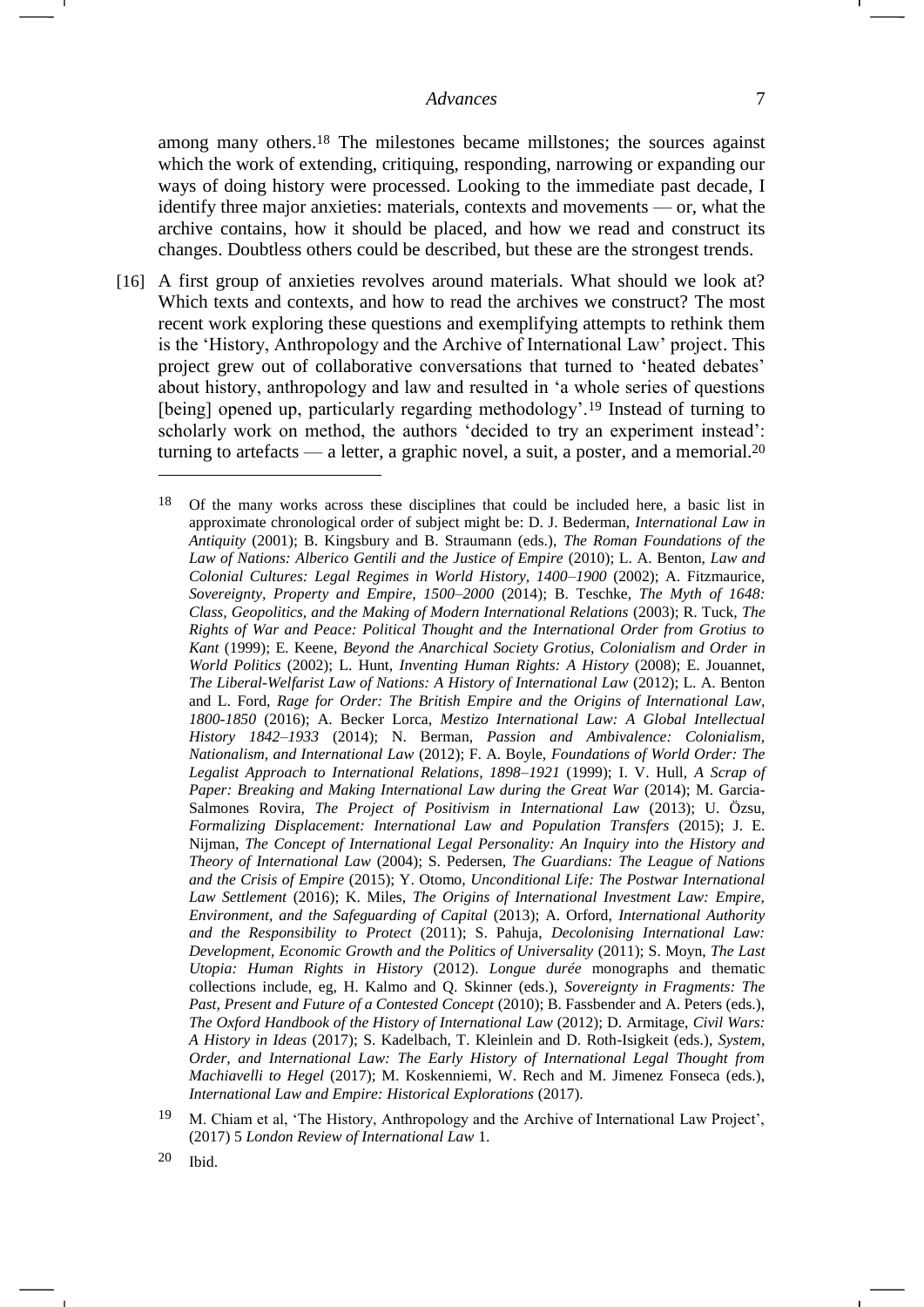This project, then, seemed to take up a double rejection of both law and writing generally (with the possible exception of the letter),  $21$  as well as writings on historical and anthropological method. This is part of a general trend in recent years to take up objects, commodities, literature, daily practices and lived experience as places where we might begin histories of international law.<sup>22</sup> All of these moves are familiar to historians and general legal historians alike. But I suggest that they signal a dissatisfaction or anxiety about staying too reliant on texts and individuals alone, which is a natural attraction for lawyers (as they were for historians prior to the 1960s) and the basis of earlier doctrinal histories. The anxiety here is that text and interpretation — especially when narrowed to legal texts written and read by lawyers and jurists — will not uncover what is *really* going on, or will simply replicate and reinforce a preference for what is written, and written by lawyers.<sup>23</sup>

[17] A second collection of anxieties respond to context, structure and perspective. Where and whose context is relevant for understanding legal changes? What kinds of structural questions — of race, gender, empire, nation — should be asked? Most recently, these have coalesced around the deep problem of Eurocentrism in international law's history. This was most clearly illustrated in the critical engagements with the *Oxford Handbook on the History of International Law*'s attempts to 'globalise' international legal history by opening up new contexts, engaging with structural questions, and making perspective and positionality central. Criticisms of the *Handbook*'s aims focused largely on methodology and execution. Martineau, for example, contended that to achieve the editors' aims of overcoming Eurocentrism, nothing less than a radical shift of vocabulary would be needed: the kind of method and approach that revealed what was hidden, instead of just presenting different stories side by side.<sup>24</sup> Despite its aims, the *Handbook* still told resoundingly European histories. In response, the editors suggested they never attempted to organise 'the' global history of international law, but rather that global historical approaches should be taken 'seriously' as inspirations for the authors. <sup>25</sup> What the editors called a

8

<sup>21</sup> See further G. R. Painter, 'A Letter from the Haudenosaunee Confederacy to King George V: Writing and Reading Jurisdictions in International Legal History', (2017) 5 *London Review of International Law* 7.

<sup>22</sup> J. Hohmann and D. Joyce (eds.), *International Law's Objects* (forthcoming 2018); M. Fakhri, *Sugar and the Making of International Trade Law* (2014); C. N. Warren, *Literature and the Law of Nations, 1580–1680* (2015); L. Eslava, *Local Space, Global Life: The Everyday Operation of International Law and Development* (2015); Otomo, *supra* note 15.

<sup>23</sup> See especially Benton and Ford, *supra* note 15, at 20–21, which looks away from jurists and lawyers alone towards 'middling' colonial bureaucrats, rebels, merchants and imperial commissions as central actors in processes of (international) legal, as well as imperial change.

<sup>24</sup> A.-C. Martineau, 'Overcoming Eurocentrism? Global History and the Oxford Handbook of the History of International Law', (2014) 25 *EJIL* 329, at 330, and see at 332ff. See also R. Parfitt, 'The Spectre of Sources', (2014) 25 *EJIL* 297 (who also urges a radical rethinking of vocabulary).

<sup>25</sup> A. Peters and B. Fassbender, 'Prospects and Limits of a Global History of International Law: A Brief Rejoinder', (2014) 25 *EJIL* 337, 339.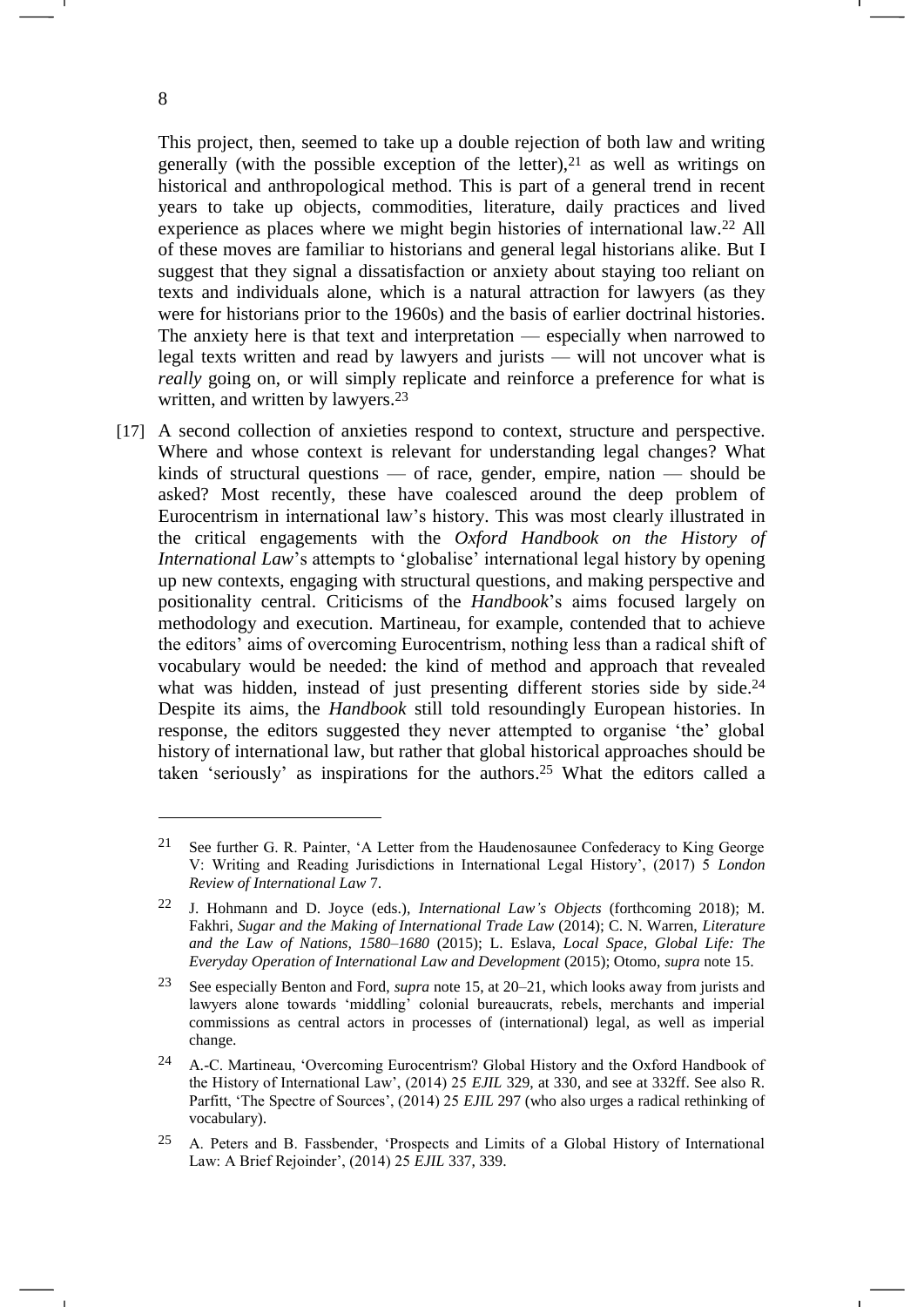sceptical reaction to global history was mostly rooted in current (that is, post-2008 global financial crisis) critiques of globalisation<sup>26</sup> — hinting, then, that the reaction was motivated by present framings and concerns, and hence veering close to one of history's apparent sins: 'presentism'. But the risks of flippant 'globality', well known to historians, had already been identified by critical international lawyers. BS Chimni predicted these kinds of anxieties in 2007 when he identified two tracks for globalised histories of international law: either a hegemonic project of promoting and normalising global capitalism through common understandings of the past, or an emancipatory project that looks to global capital's everyday effects and resist stories of coordination, cooperation and rationality.<sup>27</sup> To avoid the pernicious risk that in failing to deal well with structure and positionality we not only misread the past but further entrench and repeat these failures, a number of scholars have opted to radically displace European perspectives by erasing them (almost) entirely.<sup>28</sup>

[18] A third set of anxieties revolves around movement. The central question here — 'how do ideas move through time?' — perhaps encapsulates the last decade of work. From it arose the wide problem of the movement between disciplines: how should the methods of law and history relate, and is the historian's caution about anachronism and presentism one that should be shared by lawyers doing historical work? During the milestone period, basic forms of practical genealogy were readily and effectively adopted.<sup>29</sup> Following the publication of Anne Orford's *International Authority and the Responsibility to Protect*, which tracked changing ways of thinking about the idea of 'international authority' plotted through episodes in papal, interwar and decolonisation histories, debates over contextualism, genealogy, and anachronism — the movement of international legal ideas in time and space — flourished. Early critiques of that work suggested that explicit reflections on historical and sociological methods were problematically absent,<sup>30</sup> and later engagements — primarily with Ian Hunter —

<sup>26</sup> Ibid 340–1.

<sup>27</sup> B. S. Chimni, 'The Past, Present and Future of International Law: A Critical Third World Approach', (2007) 8 *Melbourne Journal of International Law* 499, 511–12. This latter strain is pursued in, eg, Eslava, *supra* note 18.

<sup>28</sup> Becker Lorca, *supra* note 15; L. Eslava, M. Fakhri and V. Nesiah (eds.), *Bandung, Global History and International Law: Critical Pasts and Pending Futures* (2017); J. P. Scarfi, *The Hidden History of International Law in the Americas: Empire and Legal Networks* (2017); A. Weststeijn, 'Provincializing Grotius: International Law and Empire in a Seventeenth-Century Malay Mirror' in Koskenniemi, Rech and Jimenez Fonseca (2017), 21.

<sup>29</sup> Most notably in N. Berman, 'In the Wake of Empire', (1998) 14 *American University International Law Review* 1521.

<sup>30</sup> See C. Peevers, 'Conducting International Authority: Hammarskjöld, the Great Powers and the Suez Crisis', (2013) 1 *London Review of International Law* 131; J. Mowbray, 'International Authority, the Responsibility to Protect and the Culture of the International Executive', (2013) 1 *London Review of International Law* 148; A. Orford, 'On International Legal Method', (2013) 1 *London Review of International Law* 166. And see an endorsement of Orford's approach in M. Koskenniemi, 'Histories of International Law: Significance and Problems for a Critical View', (2013) 27 *Temple International and Comparative Law Journal* 215, 226ff.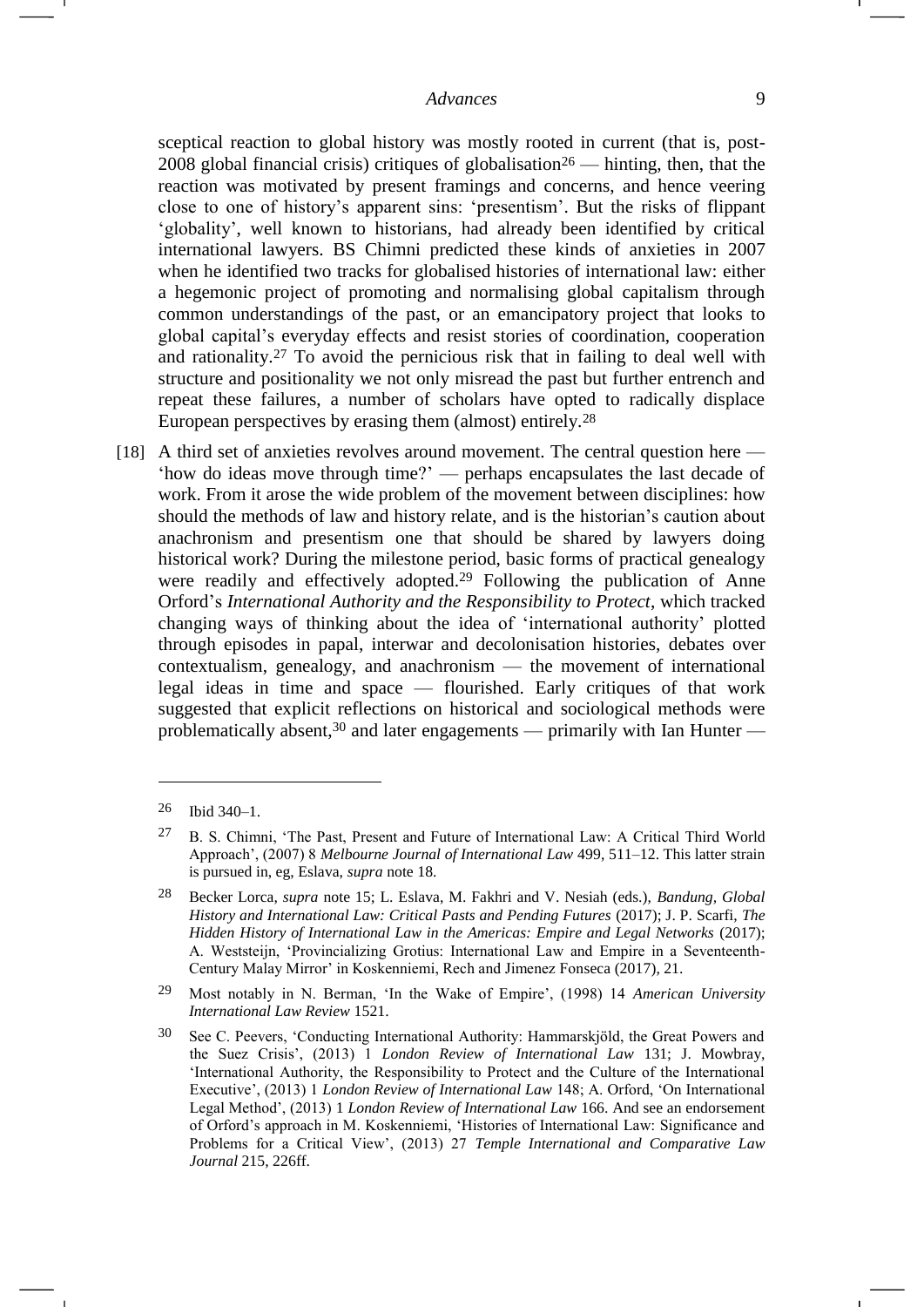focused on the need to cleave to (or resist) historiographical frames. <sup>31</sup> This led to a wider debate around the themes, methods, and usefulness of the Cambridge contextualist school of intellectual history, most often and (over)broadly associated with Quentin Skinner.<sup>32</sup> Orford is not the first international lawyer to look or respond to contextualism.<sup>33</sup> Others have made contextualist-style critiques of genealogising.<sup>34</sup> But this debate focused directly on the insights and methods of both law and history to consider how history might interact with and differ from the study of legal ideas. For Orford, whereas questions of context and movements in meaning are 'of interest' for contextualist historians, they are 'unavoidable' for lawyers: 'contextualist historians … think about concepts in their proper time and place — the task of international lawyers is to think about how concepts move across time and space.<sup>35</sup> That task should focus on movements and changes in 'juridical thinking', which recognises that international law is always inescapably linking past to present: claims about the meanings of concepts, language and norms hold their political or legal force precisely by moving across space and time, to link the past with the present, the specific with the universal, and so on.<sup>36</sup> Orford also rejected taking method as a cumbersome frame of theoretical demands or injunctions required for 'real' and 'proper' history. <sup>37</sup> She instead approaches it as a wider set of theoretical reflections to which history, among other disciplines and perspectives, might usefully contribute.<sup>38</sup>

[19] These anxieties persist. I want to be careful about what I do and do not mean in using the word 'anxiety'. I do not use it to emphasise the critical or negative

—————————

<sup>31</sup> See I. Hunter, 'Global Justice and Regional Metaphysics: On the Critical History of the Law of Nature and Nations', in S. Dorsett and I. Hunter (eds.), *Law and Politics in British Colonial Thought: Transpositions of Empire* (Palgrave Macmillan, 2010), 11; I. Hunter, 'The Figure of Man and the Territorialisation of Justice in "Enlightenment" Natural Law: Pufendorf and Vattel', (2013) 23 *Intellectual History Review* 289; A. Orford, 'The Past as Law or History? The Relevance of Imperialism for Modern International Law', in M. Toufayan, E. Tourme-Jouannet and H Ruiz Fabri (eds.), *Droit international et nouvelles approches sur le tiers-monde: entre repetition et renouveau* (2013), 97; A. Orford, 'On International Legal Method', (2013) 1 *London Review of International Law* 166; Orford, 'International Law and the Limits of History', *supra* note 1.

 $32$  That approach seeks to establish what an idea meant at a time and place to particular people, focusing on the meaning of terms at that point, and discouraging attempts to try 'track' changes in an idea over long spans of time. See especially Q. Skinner, 'Meaning and Understanding in the History of Ideas', (1969) 8 *History and Theory* 3. For context, see, eg, M. Bevir, 'Mind and Method in the History of Ideas', (1997) 36 *History and Theory* 167; K. Palonen, *Quentin Skinner: History, Politics, Rhetoric* (Polity Press, 2003).

<sup>33</sup> Nijman, *supra* note 15, at 7–27.

<sup>34</sup> See R. Lesaffer, 'International Law and Its History: The Story of an Unrequited Love', in Craven, Fitzmaurice and Vogiatzi, *supra* note 14, at 27, 34.

<sup>35</sup> Orford, 'The Past as Law or History?', *supra* note 27, at 98.

<sup>36</sup> See Orford, 'On International Legal Method', *supra* note 27, at 171, 175.

<sup>37</sup> See especially Orford, 'International Law and the Limits of History', *supra* note 1.

<sup>38</sup> Ibid.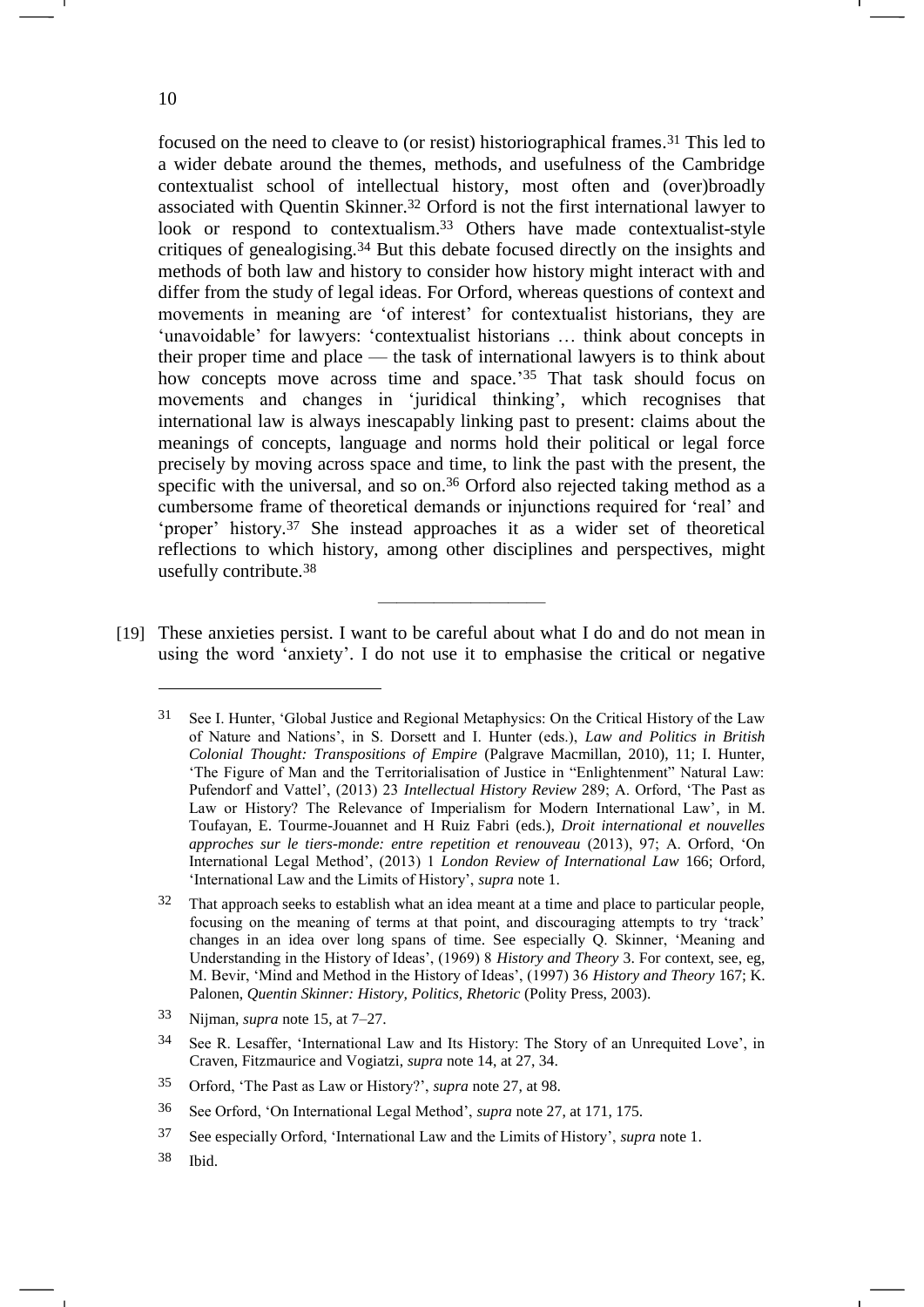connotations of its everyday meanings of fear, aversion, unease. Rather, I want to emphasise its more technical meaning of heightened stimulation and a concomitant lack of working through or dealing with that stimulation. We have now a great number of projects stimulated by questions of historical method in part or in full. Yet only a handful consider or make clear the working through of their methods. This is the lack of working through: most considerations of mainstream historiography and its application to guide, structure or inform international legal histories are brief<sup>39</sup> or refracted,<sup>40</sup> and the bulk of international legal history does not engage with historical theory at all. Even the engagement with the Cambridge School — by far the most thoroughgoing to date — has arguably not really begun in earnest, in that there are many finer points and other thinkers to explore beyond the broad version of Skinner and Hunter's criticisms that formed the specific engagement with Orford's work.

[20] The more existentialist connotations of anxiety are also appropriate: the fear provoked by realising the freedom we have, and not knowing how to evaluate or choose between the many ways that we might go about delving into the pasts of international law. Another side of that freedom is a feeling of responsibility for getting it right, or, at the least, doing it well. That sort of responsibility forms a longstanding part of the role and office of international lawyer: the long felt need to care for and be responsible for the practice, content, projects and damages of international law.<sup>41</sup> In looking to history, this moves us towards grappling with responsibility for international law's roles in those histories: knowing that this work has all too often obscured, legitimated or argued for power and its abuse,

<sup>39</sup> This includes historical studies which explicitly address their historiographical commitments: see, eg, Nijman, *supra* note 29; Becker Lorca, *supra* note 29; T. Skouteris, *The Notion of Progress in International Law Discourse* (2010) (using Jacques Derrida and Hayden White). Theory papers considering historiography's application to international law can also contain examples of brevity in dealing with historical theory directly: see, eg, P. Allott, 'International Law and the Idea of History', (1999) 1 *Journal of the History of International Law* 1; I. J. Hueck, 'The Discipline of the History of International Law: New Trends and Methods on the History of International Law', (2001) 3 *Journal of the History of International Law* 194; A. Kemmerer, 'The Turning Aside: On International Law and Its History', in R. A. Miller and R. M. Bratspies (eds.), *Progress in International Law* (2008), 71; G. R. B. Galindo, 'Force Field: On History and Theory of International Law', (2012) 20 *Rechtsgeschichte* 86; T. Skouteris, 'Engaging History in International Law', in J. M. Beneyto and D. Kennedy (eds), *New Approaches to International Law: The European and the American Experiences* (2012), 99.

<sup>40</sup> By 'refracted' I mean they engage with other theoretical traditions tied closely to questions of historical method: in addition to Anghie/postcolonialism noted above is Marxist historical theory refracted in the work of Susan Marks and the early works of B. S. Chimni, to name but two: see, eg, S. Marks, 'False Contingency', (2009) 62 *Current Legal Problems* 1; B. S. Chimni, *International Law and World Order* (1993), 245–56 (on historical phases of bourgeois international law).

<sup>41</sup> See, eg, J. Westlake, *International Law: An Introductory Lecture* (1888), 14–15 (one early account of personal responsibility and civilising missions); P. Alston, 'The Myopia of the Handmaidens: International Lawyers and Globalization', (1997) 3 *EJIL* 435 (on the relations with power); A. Orford, 'Embodying Internationalism: The Making of International Lawyers', (2001) 19 *Australian Yearbook of International Law* 1 (on office); H. Charlesworth, 'Saddam Hussein: My Part in His Downfall', (2005) 23 *Wisconsin International Law Journal* 127 (using the language of anxiety).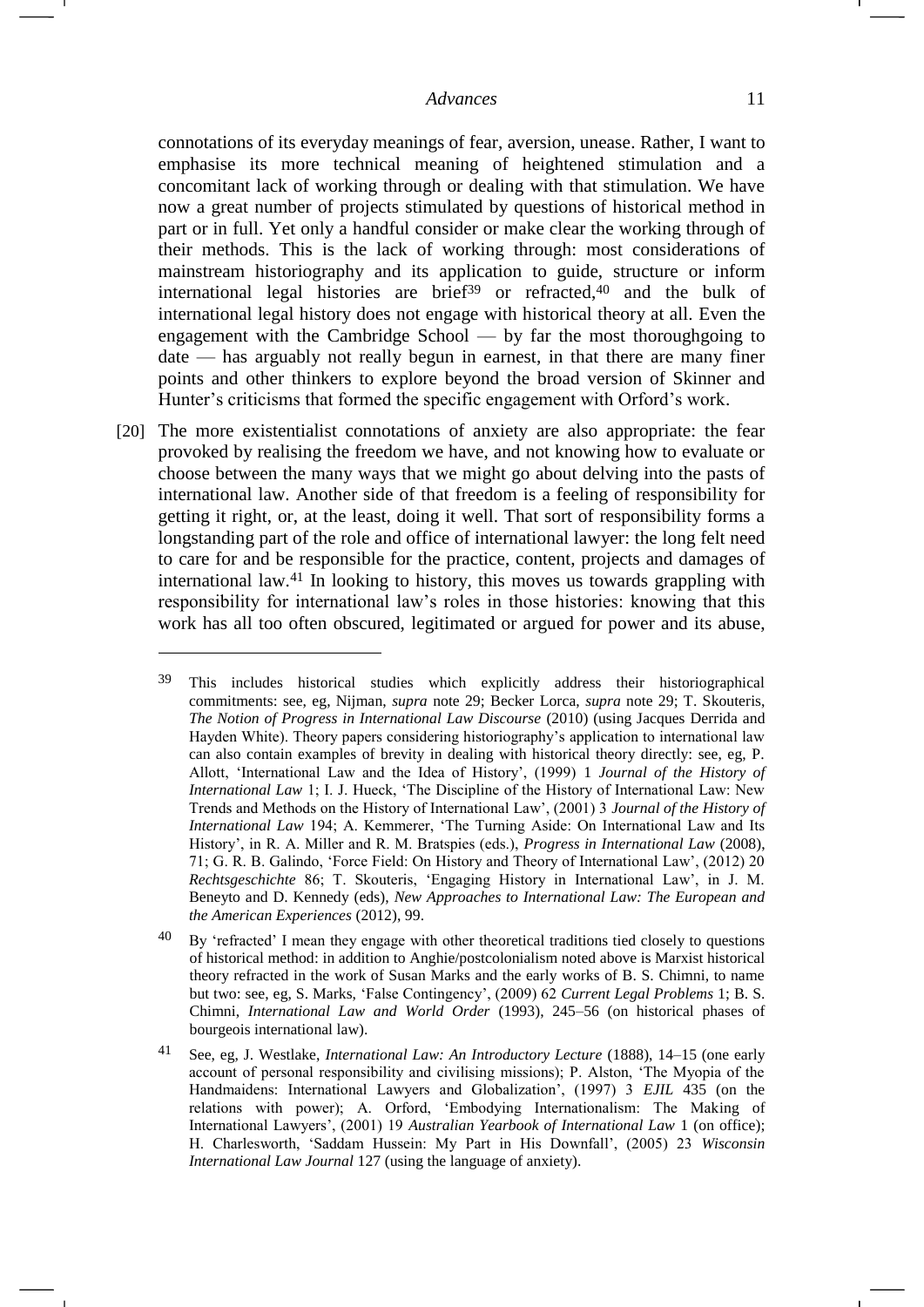and that whatever achievements we can point to so far, it has not calmed the tumult of history as it seems it always promised to do. We want to condemn the failures, culpability and injustices wrought by people and ideas, while also trying to understand and explain these things in their contexts, and, on top of that, trying to discern new horizons and re-imaginings of how the world and its laws might turn out.<sup>42</sup> We want to take up responsibility for telling international law's pasts truthfully; a reckoning that seems a pre-requisite for any improvement in its futures.

- [21] Ultimately, what anxiety captures is a new self-awareness and self-reflexivity about the difficulties of history. I want to think of this as a positive and productive spur to action. It is good and fitting to worry about good historical method. It is usually easier to express qualms about how to go about historical work than it is to offer clear and convincing (or indeed, any) reflections on how to address them. It is understandable in the face of so much history, so many potential sources, figures, events and arguments, where the central questions of what to ask, how to understand something, and what the answers seem to be, are all radically open. Taken together, the three sets of anxieties above illustrate the questions we now ask about our identity when doing things with history and law, about defending or rejecting claims to police our methodological choices, and about trying to mark and preserve an area of study in which we feel comfortable, qualified and able to pursue our scholarly projects.
- [22] What we anxiously ponder are the perennial questions of historiography. And yet we remain rarely and often superficially engaged with the ways in which these questions have been asked, answered, rejected, critiqued, re-asked, and reanswered by historical theorists of all stripes. This is arguably neither particularly surprising nor limited to scholars working on the history of international law, and indeed of law in general. Similarly, plenty of historians are thoroughly unexcited by and uninterested in questions raised by historical theory, preferring a more 'practical' conception of their work.
- [23] Yet in the case of histories of international law today it still seems a curious absence. The theory and practice of international law is thoroughly intertwined with the world of ideas and ideas about the world.<sup>43</sup> Histories of international law usually contain substantial questions or explorations of theories and theorising. Moreover, today's scholars of international law seem especially inclined towards and adept at bringing interdisciplinary insights from a range of fields and theoretical frames — international relations, linguistics, anthropology, social and political theory, the full spectrum of critical theories — to bear on questions of international law. Why, then, amidst the turn to history, are historical theorists so often absent? Why do we so often look to Walter Benjamin, Carl Schmitt, Hannah Arendt, Paul Ricoeur or Jacques Derrida theorists of general importance and power — for understanding historical-

1

<sup>42</sup> See, eg, the Allotian strain of this approach to history: P. Allott, *Eutopia: New Philosophy and New Law for a Troubled World* (2016).

<sup>43</sup> See, eg, M. Koskenniemi, 'International Law in the World of Ideas' in J. Crawford and M. Koskenniemi (eds), *Cambridge Companion to International Law* (2012), 47.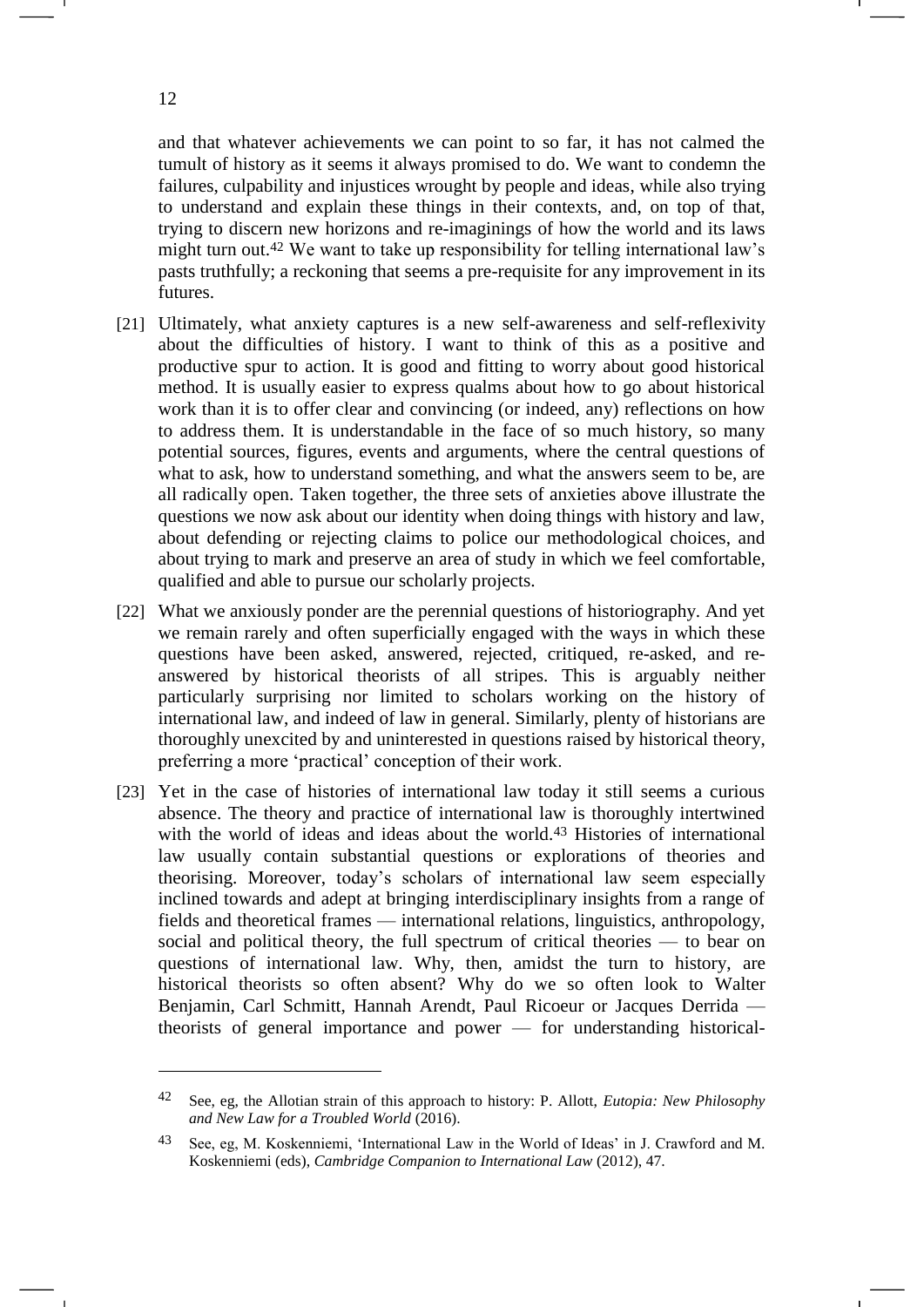theoretical aspects of international law — without (also) poring over Fernand Braudel, Marc Bloch, Lucien Febvre, Hayden White, Dominick LaCapra, Immanuel Wallerstein, or Reinhart Koselleck?; to raise a standard, unimaginative starting point and progression confined to Western, white male historians and historical theorists, missing the wealth beyond those narrowing confines. Despite the obviousness of this kind of engagement, most contemporary work rarely moves far beyond brief gestures to select major figures — chiefly Skinner and Michel Foucault — or broad catch-all labels mostly contextualism (sometimes with the still too-broad descriptor 'Cambridge') and global history. There have been good exceptions to this general trend. But the trend and the curiousness remain.

[24] And yet, following Orford's concerns about policing disciplines, we ought to be careful about how we think of disengagement as a problem, and engagement as a solution. I do not suggest that recent work that does not engage directly with historical theory is deficient, 'unhistorical' or shows that the history of international law ought to be left to 'trained' historians.<sup>44</sup> While debates over frames, methods, archives, interpretation, purposes and perspectives in historical work are conducted mainly by historians, they are not the only scholars with a stake in or insight into them. This is why it is useful to read our current discussions as expressions of anxiety, rather than as problems or failures: that we are anxious to do good historical work, that we worry about problems that have clear analogues in historical theory, and that while historical theory should not be approached as corrective, ready-made cure for our anxieties, it is a store of ideas, methods, questions, interpretive tools, principles — and the disagreements and debates about each of these things — all of which can help us to deepen our own thinking. Moving beyond brief or selective delving into these works and towards thorough engagement — adaptation — is one way forward.

# II ADAPTATIONS<sup>45</sup>

[25] Adaptation usually connotes practicality, purposive adoption and shedding what is not useful for a task at hand. This kind of basic, pragmatic engagement is not the kind I suggest here. Rather, adaptation should be a form of deep engagement. That depth comes from two steps. First, outlining the broad tenets of a historiographical school and considering how they might be adapted to the history of international law. Secondly, delving into debates, disagreements and later applications that have developed and finessed that approach to history, which helps us to clarify how a range of methodological choices might be made in the context of a concrete project. This view of adaptation aims, above all, to resist any singular, procrustean approach to historiography and its schools. It prevents these internally diverse schools from becoming rigid structures against

<sup>44</sup> See instead Lesaffer, *supra* note 30. See also A. Kemmerer, '"We Do Not Need to Always Look to Westphalia ...": A Conversation with Martti Koskenniemi and Anne Orford', (2015) 17 *Journal of the History of International Law* 1.

<sup>&</sup>lt;sup>45</sup> Some of the arguments in this section are explored, albeit in an earlier, briefer form and with a different framing, in M. Clark, 'A Conceptual History of Recognition in British International Legal Thought' [2018] *British Yearbook of International Law* (forthcoming).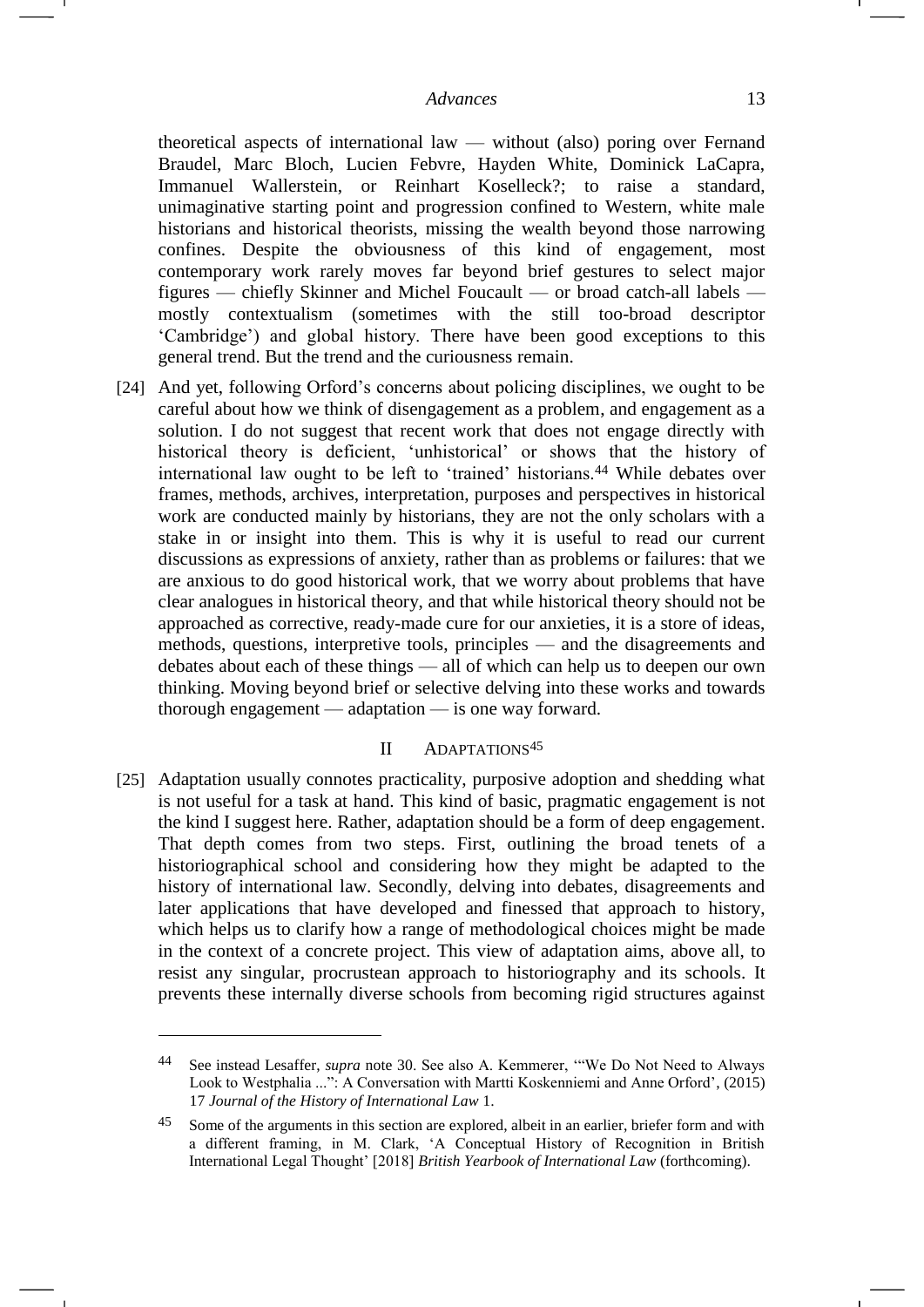which we measure our work. Not only would a singular statement distort any approach to history, it would also be unhelpful for trying to identify and alleviate the difficulties raised by international legal history in general and the methodological challenges raised in specific projects.

- [26] Deep engagement need not necessarily involve lengthy, explicit adoption of some historiographical framework or other, or a set of rigid conditions that outline why a study is a 'genuine' example of that approach to historical work. In a minimal form, it might simply involve reflections, explorations or defences of the choices about archives, periods, interpretations, context, or framing, as a kind of drawing on, gesturing to, or fitting in with one or more schools of historiography. Certainly, historians do not tend to outline their historiographical commitments explicitly and exhaustively in a section entitled 'methodology'. Equally, lawyers rarely exhaustively set out the approach to legal interpretation, or a rigid concept of law, at the outset of a study. Some works or arguments may warrant or require it; but even then, it often proceeds as a description of a milieu or mood — of more or less fitting into an approach or school of thought — rather than a set of strictures. That is often what historians also do: articulate methods, theory framings or school alignments in an introduction, defend those choices for the particular study, and highlight how they might differ from and build on previous works or other historiographical approaches already taken in the field.<sup>46</sup> Both fields certainly have their share of scholars who are firmly uninterested in questions of theory and method, preferring instead the craft or practice metaphors as definitions of their endeavours. But in both cases, even this 'minimal' theorising belies a close appreciation of the tools, frames and methods of doing that work, even if it is left unsaid. For lawyers taking up historical questions without that training or practice, minimal description may be enough, but it may be more useful to err on the side of detailed exploration.
- [27] How can we begin adapting conceptual history to international law? One starting point is with the already close affinity of law, history and theory, and the importance of concepts in writing our current histories. Many histories of international law could be read or redescribed as conceptual histories, <sup>47</sup> as could those works more specifically dubbed as 'genealogies' or sitting within the wider

—————————

<sup>46</sup> See, eg, Benton and Ford, *supra* note 15, ch 1.

<sup>47</sup> Some examples, from the 1930s to today, include E. D. Dickinson, 'Changing Concepts and the Doctrine of Incorporation', (1932) 26 *AJIL* 239; C. Schmitt, *The Nomos of the Earth in the International Law of the Jus Publicum Europaeum* (2003); C. Ku, 'The Concept of *Res Communis* in International Law', (1990) 12 *History of European Ideas* 459; A. Carty, 'Myths of International Legal Order: Past and Present', (1997) 10 *Cambridge Review of International Affairs* 3 (using concepts of 'myth', 'frontier' and 'territory'); E. Benvenisti, 'The Origins of the Concept of Belligerent Occupation', (2008) 26 *Law and History Review* 621. Schmitt's *Nomos* is perhaps the clearest example, and Schmitt's influence on Koselleck forms an important basis for Koselleck's vision of politics (and history) as a field of combat between groups over and through ideas: see N. Olsen, 'Carl Schmitt, Reinhart Koselleck and the Foundations of History and Politics', (2011) 37 *History of European Ideas* 197.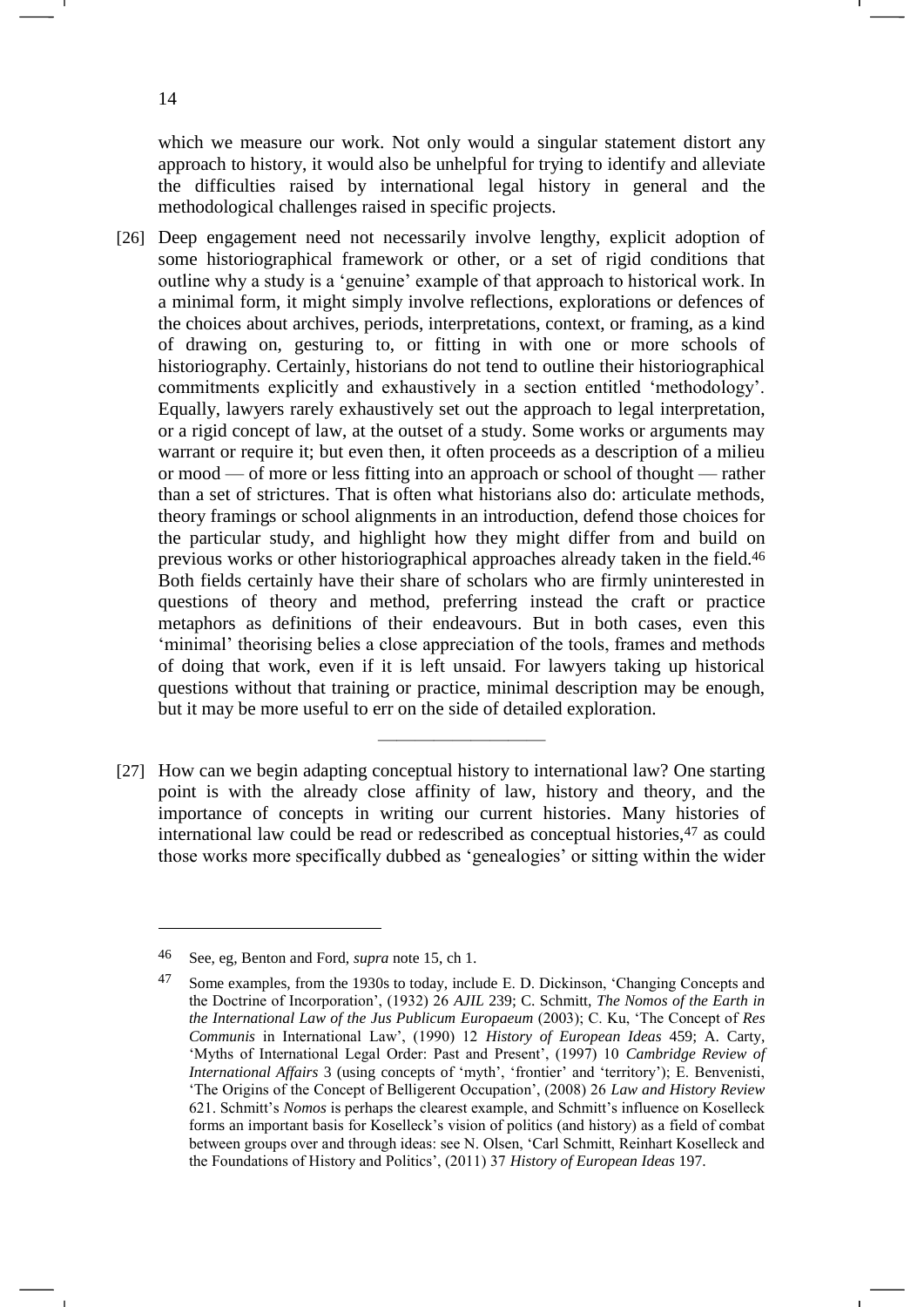turn to the 'international' in intellectual history.<sup>48</sup> Despite this connection, this ease of redescription, and the general aversion to historiography explored above, it is still surprising that one major trend in twentieth century historiography — 'conceptual history', treated almost synonymously with one of its major primogenitors, Reinhart Koselleck<sup>49</sup> — has received at best fleeting notice as a possible pathway for international legal historiography. In 2012, Koskenniemi provided a short and enticing exploration of those possibilities, seeing Koselleck's work as a way of highlighting the polemical sides of the vocabulary of international legal argument, which could frame connections between doctrinal arguments and their political, confrontational projects, and ultimately ground new histories of international law that narrate the clash of legal views as 'an aspect of political struggle'.<sup>50</sup> More recently, Craven used Koselleck's explanations of the origins of historiography and the emergence of historical time as a frame for the development of international legal history.<sup>51</sup> Other works have used the language of 'polemic' or 'combat' concepts<sup>52</sup> — very Koselleckian terms — or embrace the breadth of conceptual history, often with

-

<sup>48</sup> Examples of the former include, eg, Berman, 'In the Wake of Empire', *supra* note 25; R. G. Teitel, 'Transitional Justice Genealogy', (2003) 16 *Harvard Human Rights Journal* 69; A. Rasulov, 'New Approaches to International Law: Images of a Genealogy', in Beneyto and Kennedy (2012), 151. For the intellectual history turn to the international, see, eg, D. Armitage, 'The International Turn in Intellectual History', in D. M. McMahon and S. Moyn (eds.), *Rethinking Modern European Intellectual History* (2014), 232. Indeed, Armitage himself provides strong examples of recent major conceptual histories grounded in law and the international: see, eg, Armitage, *Civil Wars*, *supra* note 15.

<sup>49</sup> The major essay collections translated into English are R. Koselleck, *Futures Past: On the Semantics of Historical Time* (1985); R. Koselleck, *The Practice of Conceptual History: Timing History, Spacing Concepts* (2002). On the development of conceptual history, see, eg, M. Richter, 'Conceptual History (*Begriffsgeschichte*) and Political Theory', (1986) 14 *Political Theory* 604; M Richter, '*Begriffsgeschichte* and the History of Ideas', (1987) 48 *Journal of the History of Ideas* 247. The major, multi-volume 'encyclopedia' of conceptual histories is O. Brunner, W. Conze and R. Koselleck (eds.), *Geschichtliche Grundbegriffe: Historisches Lexikon Zur Politisch-Sozialen Sprache in Deutschland* (1972–97). Two entries translated into English are: F.-L. Knemeyer, 'Polizei', (1980) 9 *Economy and Society* 172; R. Walther, 'Economic Liberalism', (1984) 13 *Economy and Society* 178. On Koselleck's life and work, see, eg, N. Olsen, *History in the Plural: An Introduction to the Work of Reinhart Koselleck* (2012); M. Richter, *The History of Political and Social Concepts: A Critical Introduction* (1995).

<sup>50</sup> M. Koskenniemi, 'A History of International Law Histories', in Fassbender and Peters, *supra* note 15, 943, at 968–9.

<sup>51</sup> M. Craven, 'Theorising the Turn to History in International Law' in Anne Orford and Florian Hoffmann (eds), *The Oxford Handbook of the Theory of International Law* (2016), 21.

<sup>52</sup> See T. Hippler and M. Vec, 'Peace as a Polemic Concept: Writing the History of Peace in Nineteenth Century Europe', in T. Hippler and M. Vec (eds.), *Paradoxes of Peace in Nineteenth Century Europe* (2015), 1; I. Hunter, 'About the Dialectical Historiography of International Law', (2016) 1 *Global Intellectual History* 1. While Hunter does not explicitly cite Koselleck here, his earlier works were strongly influenced by Koselleck as well as Schmitt: see I. Hunter, *Rival Enlightenments: Civil and Metaphysical Philosophy in Early Modern Europe* (2006), 11–12.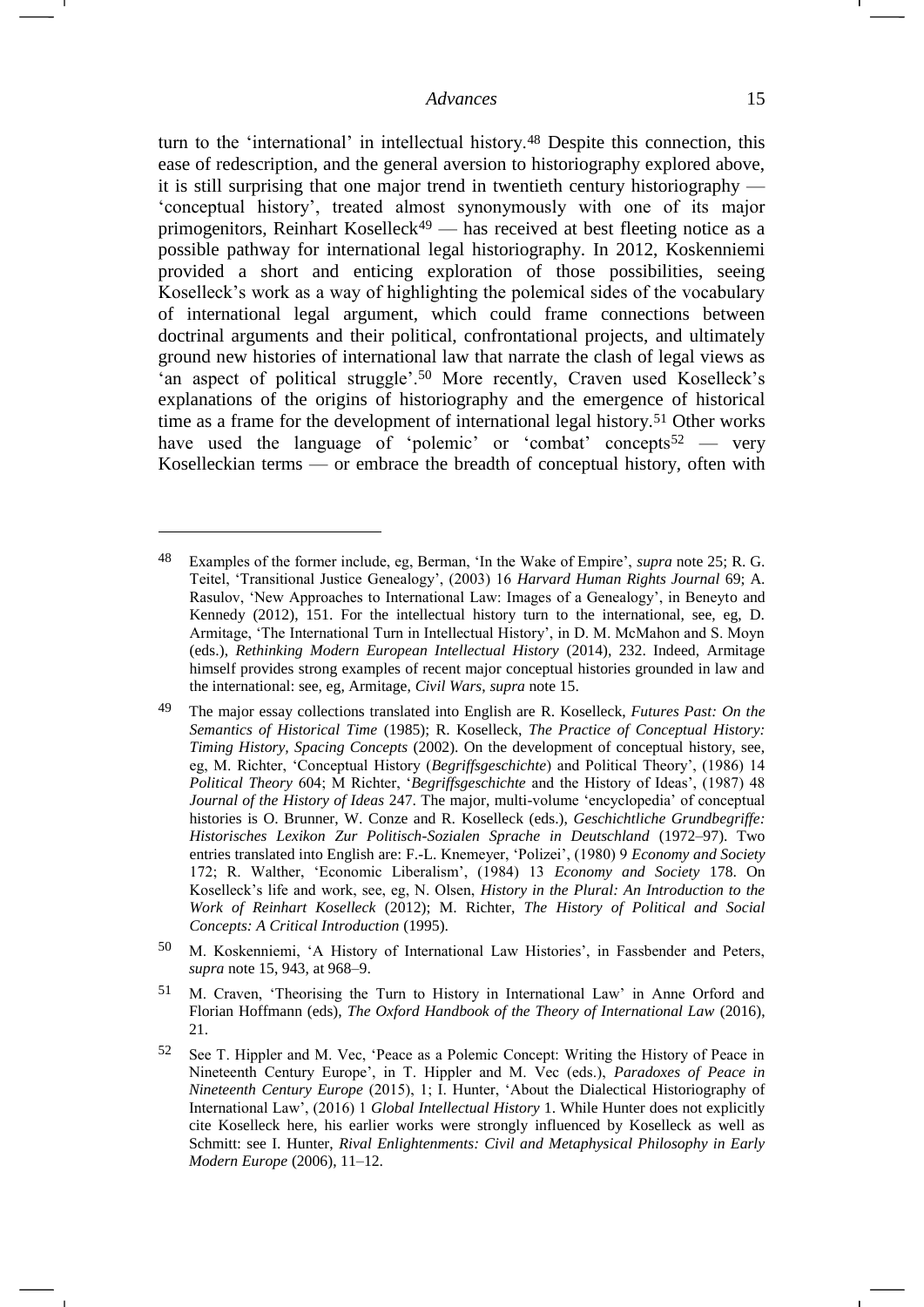scattered references to Koselleck's works.<sup>53</sup> One project promises an encyclopedia of fundamental international legal concepts, many of which are explained largely through their history, and which may prove to mimic the foundational multi-volume collection of conceptual histories, the *Geschichtliche Grundbegriffe*. 54

[28] These are all useful provocations moving in the right direction. But they are not examples of deep engagement with the methods and frames of conceptual history. This part explores the tenets, debates and possibilities of conceptual history in more depth, to think on how they might be adapted. It outlines conceptual history under the rubric of the main anxieties outlined above materials, context and movements — presenting its main tenets as contained in the works of Koselleck, as well as a handful of contemporary extensions, debates and applications. It then synthesises this account into general insights for conceptual histories of international law. Finally, it outlines one set of methodological choices made in a concrete project on the history of the concept of recognition.

—————————

[29] First, how does conceptual history approach and order its sources? The principal sources are the works of 'representative authors'. This begins with 'classical' thinkers — philosophers, theologians, poets, economists, legal and political theorists — who considered, debated or introduced new versions of ideas, proposed visions of the world, and promoted or critiqued ideologies. Examining these texts establishes the 'semantic fields' of a period: the conditions of possibility about what can be said, argued, understood and done at a particular time. We then turn to wider sources that might contain social and political debates using the concept examined: newspapers, periodicals, pamphlets, parliamentary debates, government sources, diaries, letters, and, to some extent, dictionaries and encyclopedias. <sup>55</sup> Understanding a concept's impact in the world and its formation and change is largely gleaned from comparing and contrasting uses between and within these categories of sources.<sup>56</sup> In Koselleck's original approach, these sources and examinations must be confined to singular nationallinguistic traditions and political communities. That is because although conceptual history looks to a wide range of actors and forms of communications, the terms used — and hence their past uses — must be largely similar and shared. Apparently similar translated terms (for example, state, *état*, *Rechtstaat*) hold vastly different meanings, connotations and uses, rooted in their varied

<sup>53</sup> D. Grimm, *Sovereignty: The Origin and Future of a Political and Legal Concept* (2015) (discussing Koselleck briefly at 104).

<sup>54</sup> J. D'Aspremont and S. Singh (eds.), *Fundamental Concepts for International Law: Construction of a Discipline* (forthcoming 2018).

<sup>55</sup> On sources, see R. Koselleck, 'Introduction and Prefaces to the *Geschichtliche Grundbegriffe*', (2011) 6(1) *Contributions to the History of Concepts* 1, at 22–3.

<sup>56</sup> Ibid 22. See also R. Koselleck, '*Begriffsgeschichte* and Social History', (1982) 11 *Economy and Society* 409, at 415.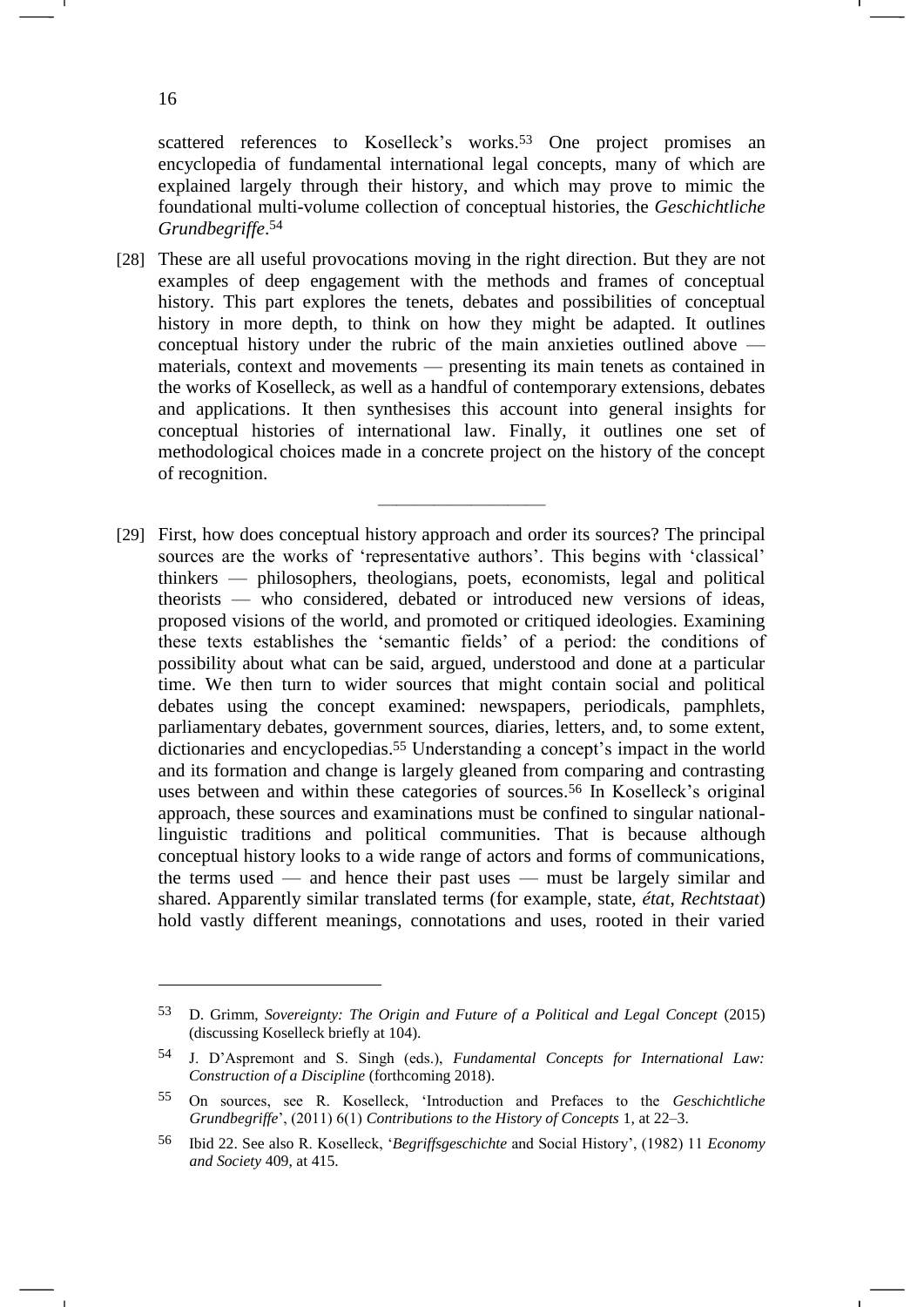histories within national-linguistic communities.<sup>57</sup> Recent works have sought to expand this national-linguistic-centred approach, thinking through the translation of concepts across languages<sup>58</sup> and the comparative, transnational and global dimensions of language.<sup>59</sup>

[30] Secondly, what broad contexts are relevant? Conceptual histories are sometimes dubbed 'pragmatic' in their linking of language, ideas and the context of a period, specifically its intellectual and social history.<sup>60</sup> While changes in political and social situations are often presented in relatively general terms, changes in language, arguments and ideas should be situated within these broader transformations. Context is not just a background to concepts. It can also condition their possible meanings, and — most importantly — the kinds of political projects or views of the world that a concept can be used to describe or advocate for at a given point in time.<sup>61</sup> Koselleck's approach involved several stringent principles about where and how the engagement with context should take place. Conceptual history should neither try to draw conclusions about historical facts directly from linguistic sources, nor focus only on 'intellectual expressions' of earlier thinkers.<sup>62</sup> Rather, it seeks to understand how concepts were 'used in the past to order experience'.<sup>63</sup> Those ordering concepts can then form the basis for theorising the world or society, eventually becoming central parts of political or ideological arguments, which can then be examined thematically for changes in them over time.<sup>64</sup> The concrete 'facts' of history and the language of the times play important roles, and their relevance is prompted when a concept uses, shapes or is shaped by them, illustrated by changes to its content.<sup>65</sup> A distinction between historical facts and language use must be maintained to ensure that the inquiry does not lead to only factual history, or simply a catalogue of a language's use of political and social terms.<sup>66</sup> Contemporary works have sought, in various ways, to globalise both language and context, to move beyond the nation-state and largely European focus of

62 Koselleck, 'Introduction and Prefaces', *supra* note 51, at 21.

<sup>57</sup> On this point, illustrated with reference to French, British and German understandings of voting rights since the French Revolution, see R. Koselleck, 'Linguistic Change and the History of Events', (1989) 61 *Journal of Modern History* 649, at 657–61.

<sup>58</sup> See, eg, M. J. Burke and M. Richter (eds.), *Why Concepts Matter: Translating Social and Political Thought* (2012).

<sup>59</sup> See, eg, P. den Boer, 'Towards a Comparative History of Concepts: Civilisation and "Beschaving"', (2007) 3 *Contributions to the History of Concepts* 207.

<sup>60</sup> J.-W. Müller, 'On Conceptual History', in D. M. McMahon and S. Moyn (eds.), *Rethinking Modern European Intellectual History* (2014), 74, at 74 (and noting that this pragmatism is reflected in the 'somewhat paradoxical' lack of any 'real theory' of Koselleck's approach itself).

<sup>61</sup> Koselleck, '*Begriffsgeschichte* and Social History', *supra* note 52, at 419.

<sup>63</sup> Ibid.

<sup>64</sup> Ibid.

<sup>65</sup> Ibid 28.

<sup>66</sup> Ibid 29.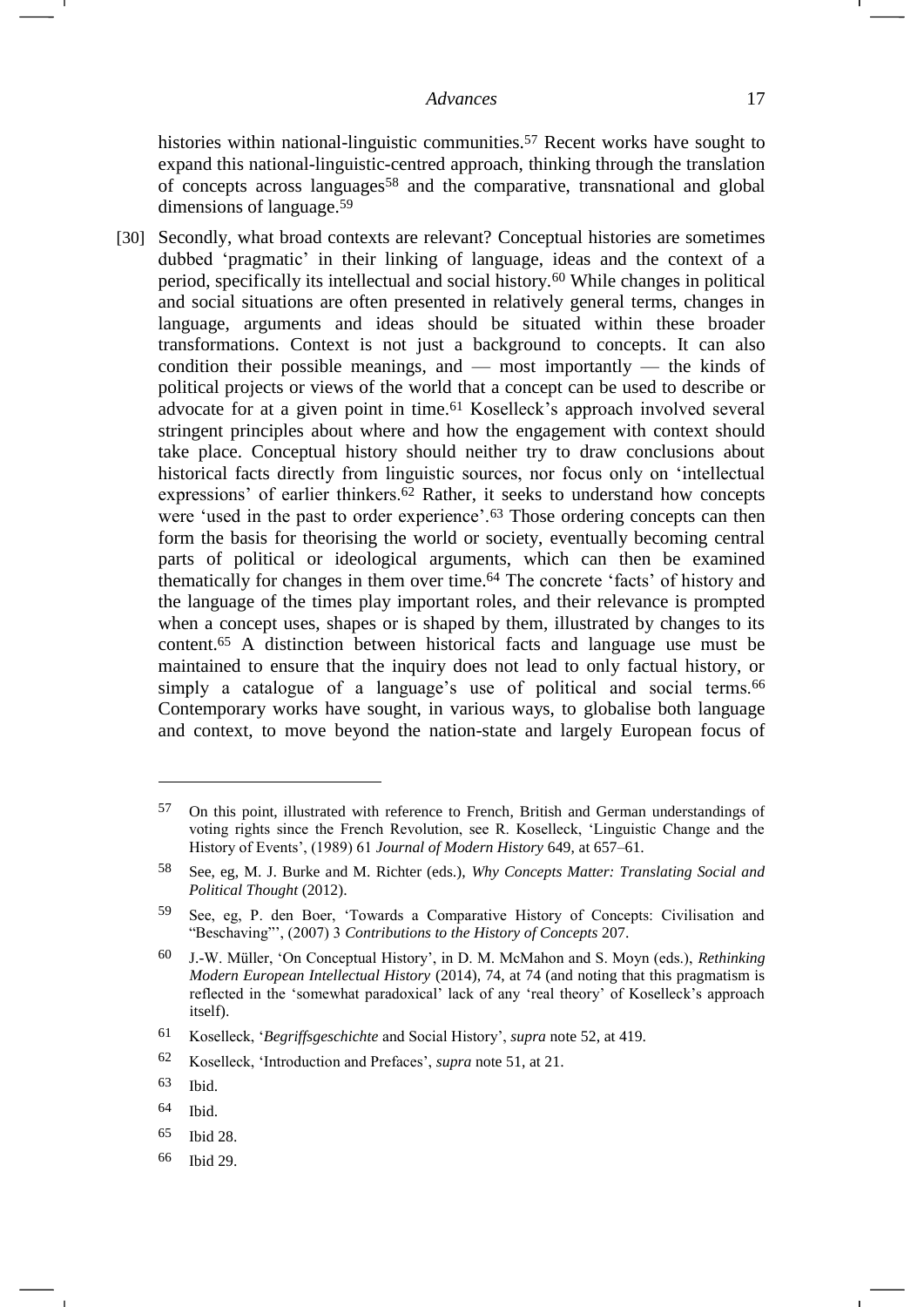Koselleckian conceptual histories. <sup>67</sup> Even where Europe remains the focus, recent work shows careful appreciation of the importance of non-European contexts and influences for understanding conceptual change taking place in European discourses.<sup>68</sup>

[31] Third, how do concepts move in conceptual history? Koselleckian conceptual history fixes on a concept, charting its emergence as a 'basic concept' over time.<sup>69</sup> 'Basicness' is a complicated idea, but includes those ideas that are essential and contested: ideas that are ever-present, invoked by all political actors, indispensable for furthering political projects, and used so often that they crystallise into single words or terms: 'state', 'human right', 'democracy'.<sup>70</sup> A conceptual history framework plots the transition to this 'basicness' by charting where, when, how and why different associations, connotations and strands of meaning are added to, endure in, or are discarded from a concept.<sup>71</sup> Addressing the accumulated criticisms of the *Geschichtliche Grundbegriffe*, Koselleck clarified that when a concept is placed in historical context, it can be called 'basic' 'if and when all contesting strata and parties find it indispensable to expressing their distinctive experiences, interests, and party-political programs'.<sup>72</sup> This moment of transition is indicated by a concept coming to 'dominate usage', a starting point of 'minimum commonalities' in meanings of a concept that are necessary for it convey and contest social and political experiences and programs; more simply, the commonality of language needed for political discourse — and hence action — at all.<sup>73</sup> Movement in conceptual history takes place within a particular conception of time. A first step is uncovering the possibilities of what can be thought, said, and done, at various points in time.<sup>74</sup> The transition from tradition to modernity — a movement to basicness — is not a simple 'before' and 'after' teleology. Instead, it is a gradual shift where a concept takes on a temporal aspect, where it can be used to describe

- 70 Müller, *supra* note 56, at 84.
- 71 Koselleck, 'A Response', *supra* note 65, at 68.
- 72 Koselleck, 'Introduction and Prefaces', *supra* note 51, at 32.
- 73 Ibid.

-

<sup>67</sup> See, eg, A. Lianeri, 'A Regime of Untranslatables: Temporalities of Translation and Conceptual History', (2014) 53 *History and Theory* 473; S. Moyn and A. Sartori (eds.), *Global Intellectual History* (2014); H. Schulz-Forberg, 'The Spatial and Temporal Layers of Global History A Reflection on Global Conceptual History through Expanding Reinhart Koselleck's *Zeitschichten* into Global Spaces', (2013) 38(3) *Historical Social Research/Historische Sozialforschung* 40.

<sup>68</sup> See further W. Steinmetz, M. Freeden and J. Fernández Sebastián (eds.), *Conceptual History in the European Space* (2017).

<sup>69</sup> R. Koselleck, 'A Response to Comments on the *Geschichtliche Grundbegriffe*', in H. Lehmann and M. Richter (eds.), *The Meaning of Historical Terms and Concepts: New Studies on Begriffsgeschichte* (1996), 59, at 64. See also E. J. Palti, 'Reinhart Koselleck: His Concept of the Concept and Neo-Kantianism', (2011) 6(2) *Contributions to the History of Concepts* 1.

<sup>74</sup> See J. Rayner, 'On *Begriffsgeschichte* Again', (1990) 18 *Political Theory* 305, at 306.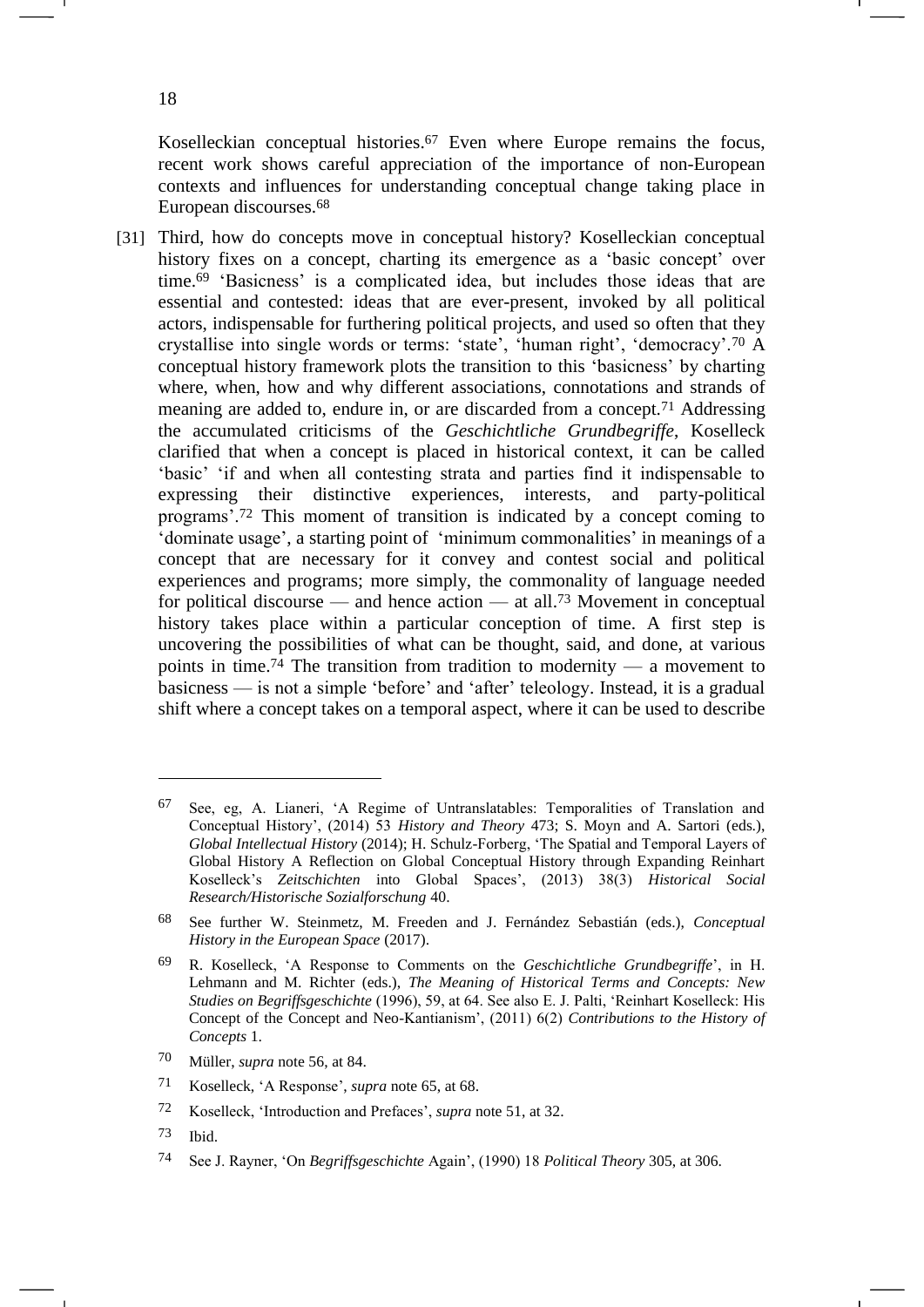possible futures, and advocate for one or another of those futures.<sup>75</sup> In Koselleck's work, this transition period — the *Sattelzeit* or 'saddle time' — is the period during which most concepts underwent this change. For Koselleck, it is posited as approximately 1750–1850, but other projects have stretched further backwards and forwards in their periodizations, <sup>76</sup> and later commentators have seen the *Sattelzeit* as any transition period that stretches continuities and discontinuities to the present.<sup>77</sup> Within this transition, concepts become 'essentially utopian': they could do more than just describe the conditions of the world; they begin to identify conditions that should change and prescribe action to achieve those changes. Somewhat paradoxically, during this transition, interlocutors are forever trying to fix an exclusive, singular meaning to a concept; to present it as a universal, atemporal, coherent, and univocal idea. But because the meanings and uses of concepts are constantly in flux, responding to and shaping societies, and finding different uses in political arguments, these concepts — even, or especially, when presented as definite — remain always contested, ambiguous and controversial.<sup>78</sup> Their continuities and ruptures within these arguments indicate their changes and movements.

[32] Perhaps the best shorthand description of conceptual movement is into four 'hypotheses'. Prompted by critical discussions over the lack of clarity in Koselleck's work, these hypotheses neatly distil conceptual historical investigation itself. <sup>79</sup> In their hypothesis form, they are built from the general trends seen in specific conceptual histories in the *GG*. But for the purpose of adaptation, they can be easily repurposed into hypothetical questions. The first is temporalisation: when is a concept placed into a longer horizon of a particular philosophical or historical development, or into a teleology of stages of development? The second is democratisation: when is a concept's audiences expanded beyond small elite political strata to the larger body politic? The third is ideologization: when does a concept gain the ability to be incorporated into ideologies; when is it picked up by various social strata and moved into 'isms' and singular nouns ('liberalism', 'liberty') for use in politics? The fourth is politicisation: when does a concept begin to be used by antagonistic political

<sup>75</sup> On which, see Koselleck, *The Practice of Conceptual History*, *supra* note 45, chs 7 ('Concepts of Historical Time and Social History') and 10 ('The Eighteenth Century as the Beginning of Modernity').

<sup>76</sup> See, eg, the wide range of periods explored in the essays in P. Ihalainen, C. Ilie and K. Palonen (eds.), *Parliaments and Parliamentarism: A Comparative History of a European Concept* (2016).

<sup>77</sup> See further G. Motzkin, 'On the Notion of Historical (Dis)Continuity: Koselleck's Construction of the *Sattelzeit*', (2005) 1(2) *Contributions to the History of Concepts* 145.

<sup>78</sup> See K. Palonen, 'An Application of Conceptual History to Itself: From Method to Theory in Reinhart Koselleck's *Begriffsgeschichte*', (1997) 1 *Redescriptions* 39, at 41–2 and 65.

<sup>79</sup> These distillations can be seen in, eg, M. Richter, 'Appreciating a Contemporary Classic: The *Geschichtliche Grundbegriffe* and Future Scholarship', (1997) 1 *Finnish Yearbook of Political Thought* 25, at 28–30; P. den Boer, 'The Historiography of German *Begriffsgeschichte* and the Dutch Project of Conceptual History' in I. Hampsher-Monk, K. Tilmans and F. van Vree (eds.), *History of Concepts: Comparative Perspectives* (1998), 13, at 15.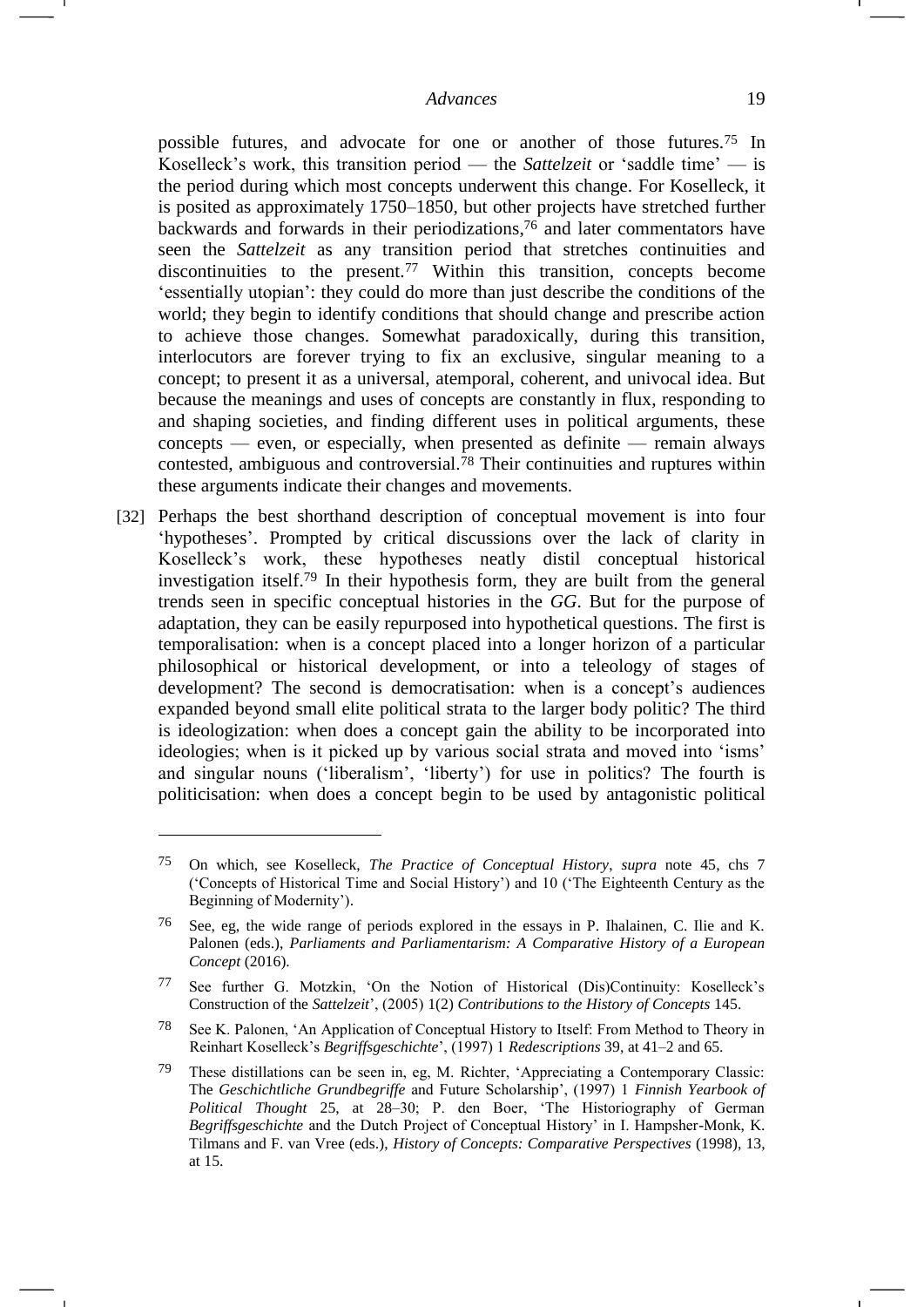actors to advance their projects during rearrangements of social, regional and national connections driven by revolutions, wars and economic changes. These question are phrased as 'when' inquiries; after that answer comes the questions of who, how, why, and with what effects?

—————————

- [33] These hypothetical questions can be usefully adapted to guide histories of international legal concepts. We might ask instead: when might an international legal concept be placed into wider philosophical, historical or teleological narratives? When might it gain wider speakers and audiences beyond just the elite strata of jurists and state leaders? When might it be generalised or abstracted and then fitted into ideologies espoused by particular states or groups? And when might it become practical or usable for states or groups in articulating and pursuing political projects amidst the torrents of world history? Again, after identifying the when, we may move to the who, how, why, and with what effect. We may also see fit to build in new hypotheses specific to international law. One important example might be universalisation or internationalisation: when and how does a concept begin to be used to make demands across borders, or posed as asking or attaining the assent of all nations or peoples?<sup>80</sup> Another could be legalisation or juridification: where and how do ordinarily or formerly 'political' concepts become juridified; that is, described and defended as matters of law and not politics, and with what effects?
- [34] Consistent with conceptual history's focus, histories of international legal concepts should look to identify the emergence of 'basic concepts' in international legal thought and practice. Basic concepts in international law, like basic concepts in general, would be those terms that are essentially contested and controversial but are simultaneously central to articulating arguments, positions or projects in international law.<sup>81</sup> A starting list could be generated from the headings of any major textbook — 'sources', 'sovereignty', 'treaty', 'international court', 'general principles', 'human rights' — to which could be added major themes and contested ideas: 'civilisation', 'progress', 'empire', 'authority', 'protection', 'jurisdiction', 'comity', 'community', 'war', 'peace'. Technical concepts or major doctrinal debates could also, potentially, achieve the level of basicness: 'competence', '*non-refoulement*', 'monism'.
- [35] During the general period of transition from traditional to modern concepts, international lawyers were engaged in forging a professional identity with its own scientific, technical and expert vocabulary. The 'representative authors' may include writers from philosophers to theologians, but jurists and juristic works that describe, theorise, debate and apply concepts in international law are likely to contain the bulk of conceptual discussion and change. The limits of this professional vocabulary and its comparatively few interlocutors pose problems for source selection; namely, where to widen out the texts and debates that reflect conceptual changes in the world? One avenue is expanding the field of

<sup>80</sup> As applied to global intellectual history, see further C. L. Hill, 'Conceptual Universalization in the Transnational Nineteenth Century' in Moyn and Sartori (eds), *supra* note 63, 134.

<sup>81</sup> Koselleck, 'Introduction and Prefaces', *supra* note 51, at 3.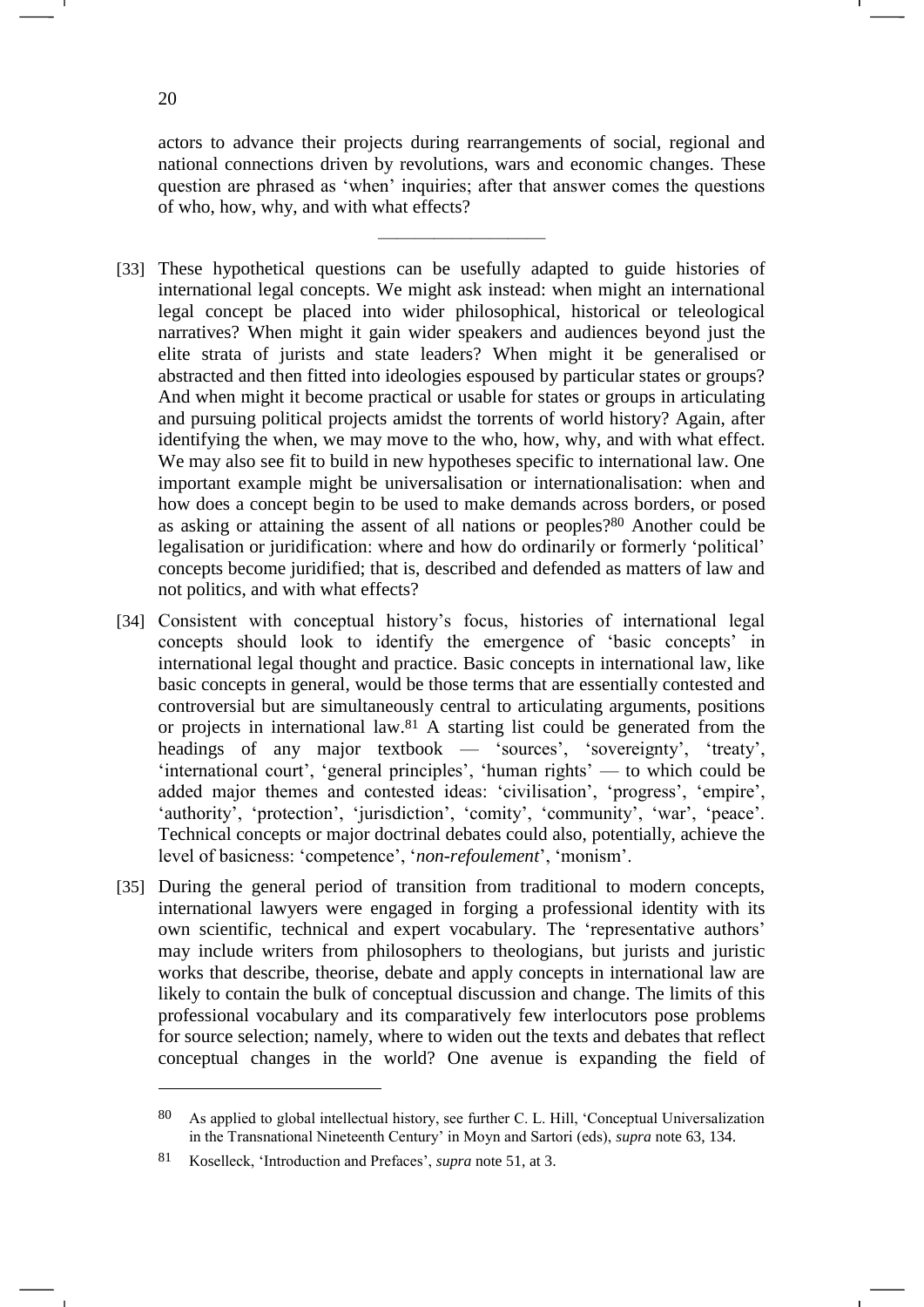interlocutors from jurists, judges and practitioners to also encompass those reading, acting and relying on legal advice in public discussions — state leaders, government officials, international bureaucrats, leaders of social movements as well as thinkers in other disciplines who are taken up by or come to influence jurists. The latter group may be a source of wider conceptual changes in social and political concepts that come to be incorporated, reflected (or rejected) in changes in law and legal theory. More generally, engaging with the histories of a wide variety of closely linked political, social and economic concepts to understand the boundaries of what is thinkable and expressible in legal argument is likely to be just as important as exploring the internal limits of legal discourse. Finally, and most closely aligned with general conceptual history, the moments when international legal concepts gain popular understandings and political deployments in wider civil society discussions — consider the popular discourse on the use of force and the Iraq War,<sup>82</sup> or everyday discussions of the work of the International Criminal Court in African nations<sup>83</sup> — may prove to be the most important sites for shifts in meaning.

[36] A second source problem is translation and nationality. Translation and comparison of similar concepts across jurisdictions and legal languages seem almost a necessity for histories of international legal concepts. Cross-national and cross-regional conversations are common and important for the development of international law, and are the site for the furthering of political projects. It is important, however, not to dispose of the national-linguistic focus of Koselleckian conceptual history too hastily. While the texts and projects of international lawyers are designed to have effects across borders, into the states and societies of other polities or towards and international community in general, they are often rooted in national legal languages and cultures and support national foreign policies. Situating international legal arguments in their national traditions may clarify points of transnational contention and disagreement, but they may also highlight more local shifts in the meaning of concepts. Many central building blocks of legal thought hold meanings and connotations specific to various legal cultures: consider the widely different meanings of terms for law, right, justice, adjudication, constitution, state, international law, even within European traditions.<sup>84</sup> How and where these different conceptions encounter each other, beyond the confines of the nation, cannot be ignored, as they largely can in nation-focused conceptual history. Certainly, the dissemination, incorporation or resistance to 'foreign' legal ideas will be one site of this engagement. Juristic texts themselves have different forms, levels of authority, audiences and impact on practice depending on the culture. Finally, whereas groups seeking to use concepts for (domestic) political ends are a major focus for general conceptual history, the relevant political projects here are likely to be

<sup>82</sup> See, eg, C. Peevers, *The Politics of Justifying Force: The Suez Crisis, the Iraq War, and International Law* (2013).

<sup>83</sup> See, eg, S. M. H. Nouwen, '"As You Set out for Ithaka": Practical, Epistemological, Ethical and Existential Questions about Socio-Legal Empirical Research in Conflict', (2014) 27 *LJIL* 227.

<sup>84</sup> See further A. Roberts, *Is International Law International?* (2017).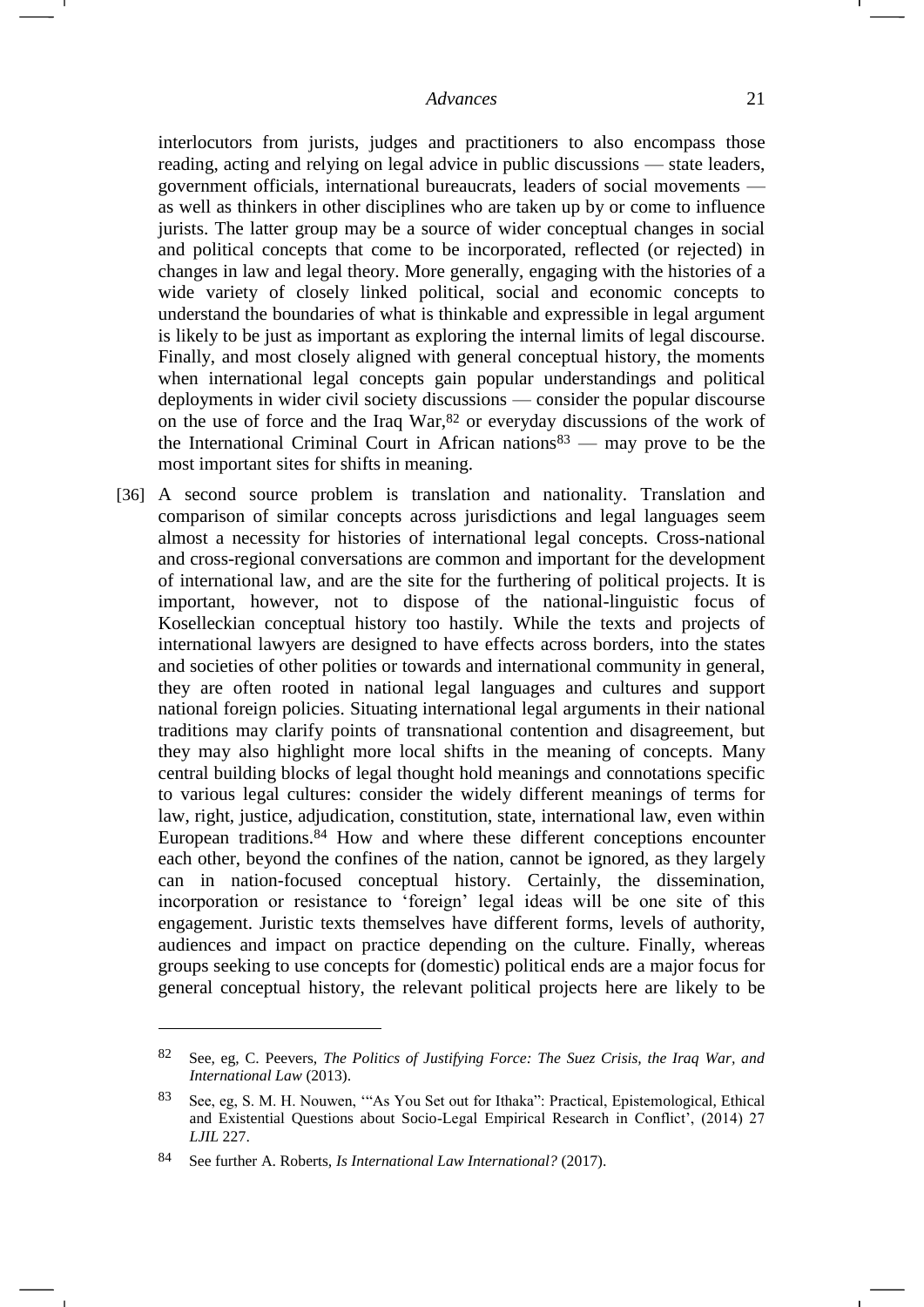primarily those tied to visions of international — rather than domestic — society: debates over interventions, legal systems, the appraisal or criticism of particular forms of government, the projects of colonial expansion and control, and the role of Great Powers and international coordination in furthering or curtailing these kinds of projects are the sorts of political agendas that are relevant here. And yet 'domestic' forms of political concepts and ideologies as developed in different nations will, however, remain important, as they so often form the models to be projected and imposed on to international society, as was the idea of Europe.

- [37] Because international law holds relevance in so many historical events and so many forms of life and action, the array of factual contexts that might seem necessary or at least useful for understanding its concepts is immense. One mode of narrowing down that breadth is to begin with unpacking the contexts that an author has selected or lived through, to ask which events or trends are invoked, to what end (as historical illustration; as a current dilemma; as an analogy or distinguishable case?), and which are ignored? Which contemporary problems is the text aimed at addressing, illuminating, or criticising? The contexts for placing these texts are those of their authors (personal, intellectual, political), the projects and visions of international law and society these texts describe or promote, and the concrete factual events that they are shaped by or seek to interpret or influence: diplomatic interactions, disputes, wars, treaties, trade, congresses, imperialism, colonialism, and so on. As with general conceptual history, paying attention to the way formulations of concepts might press on interpreting the facts of the world is vital: concepts affect the portrayal of context just as much as language and that world may shape concepts themselves.
- [38] Finally, examining movement in international legal concepts means paying close attention to juristic texts as the main sites of likely conceptual change, but to be read and contextualised in their wider worlds. As with general conceptual history, the movements we should look for are stability in meanings and connotations over time, changes recognisable at specific times, and the accretion and discarding of meaning likely seen in doctrinal endorsements, modifications, disagreements or criticisms. These movements may be divided into sub-periods which might emphasise the rise or fall of particular understandings or applications of a concept, or shifts in their use in political projects. These various trends may well overlap substantially. The central question remains what kinds of meanings and projects were — or seemed — thinkable and realisable within the boundaries of law and legal ideas at the time, and how did these texts expand those meanings or further those projects.
- [39] A recently published conceptual history of recognition provides a concrete example of how these historiographical considerations might play out.<sup>85</sup> 'Recognition' is, today, perhaps the clearest example of a basic concept in international law. Academically, it is usually explained as a diametric opposition of constitutivist and declarativist theories. Politically, it almost always forms a

—————————

<sup>85</sup> This section recapitulates and reflects on the methodological choices and the arguments made in detail in Clark, *supra* note 46.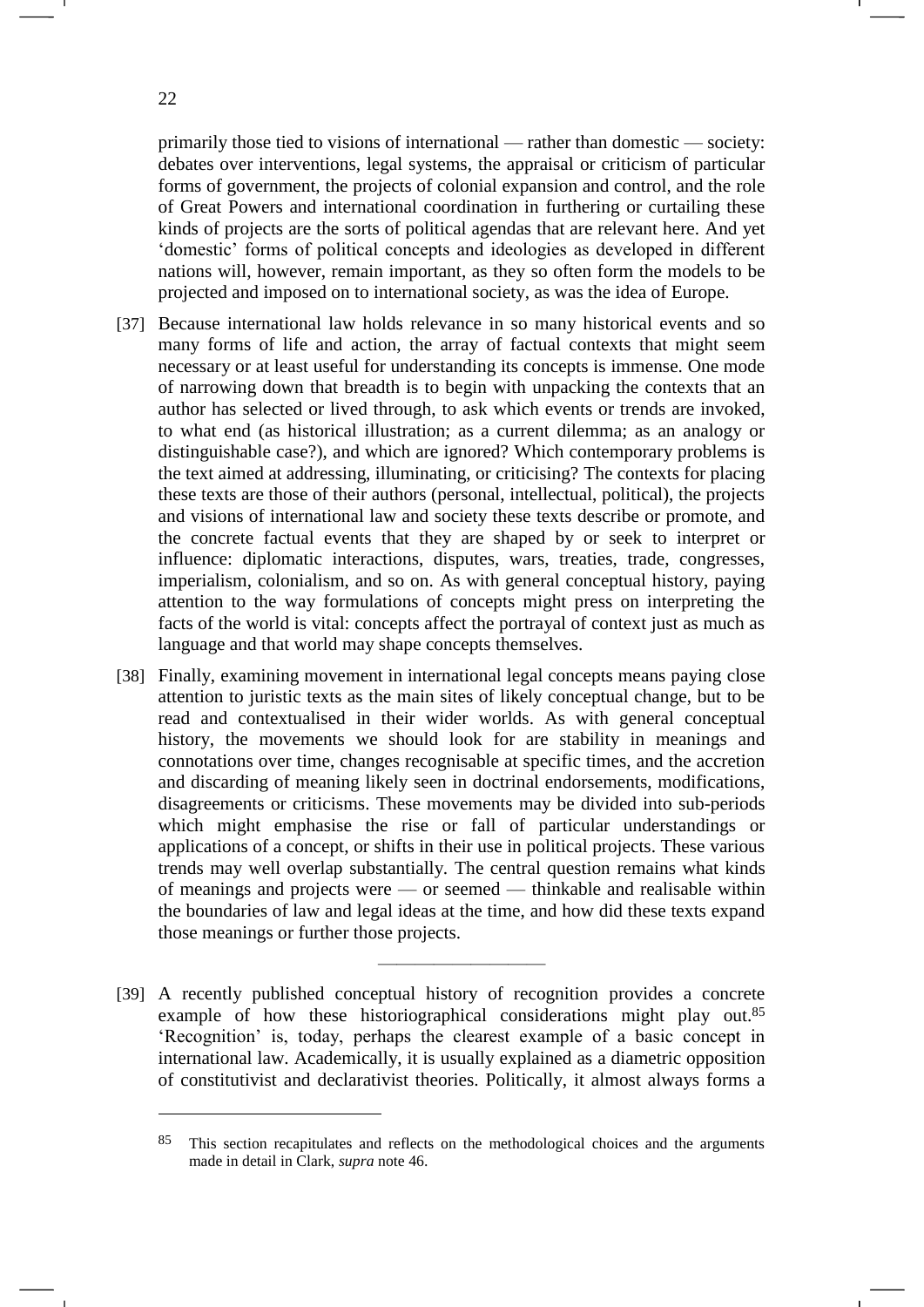moment and space of wide, contentious and acrimonious argument that deploy competing factual, political and ideological claims which are quickly cloaked in the language of law. For this reason, it is more easily accepted as holding important political dimensions, at least compared to other more traditionally 'legal' concepts in international law.

- [40] The history I told presented one 'British story' of recognition. It examined the juristic works of international lawyers writing in Britain as well as their political and social projects and contexts to show how different meanings of recognition emerged and formed a ground for contestation over law, empire and the shape of the world. In the nineteenth century, recognition began as a descriptive, European-diplomatic concept, before being refashioned as the basis for chauvinist theories of international law, and then more broadly use as a racialized language that furthered colonial and imperial projects. In the twentieth century, jurists began to shed the language of civilisation from the meaning of recognition, which gave way to widely divergent political and utopian projects amidst the new international system of the League of Nations. By the 1950s, recognition had emerged as a basic concept — essentially contested and inescapable — amid the ruins of the British Empire, the establishment of the United Nations, and the turn towards decolonisation and self-determination.
- [41] The materials for this history were a wide range of juristic texts published over two centuries. Its contexts were the political and social projects of these jurists, as well as changes in Britain, its empire, and the world. The movements were those of the concept of recognition, as well as these contexts, which split into several strands that partly overlapped to reflect the concurrence and contestation of these ideas. These choices were made in line with the tenets on adaptation outlined above. They balanced continuity and connection against change and diversity. The continuities and connections lay in the focus on a concept encapsulated in one unchanging word, in similar writing styles, social situations, worldviews, and a geographical and political connection around 'Britain' and its empire. The change and diversity came from the different projects and purposes to which recognition was put, and the changes of contest in Britain, its empire and the world. It picked up a tradition of legal thought and practice that is recognisably 'British' and yet still complex, contested and largely incapable of clear definition. In many senses, this is an immensely conservative frame: around published texts of white male legal scholars, largely upper-class, most holding university chairs, all but one Christian, working in and thinking about one of the world's most powerful, long-lived imperial polities. But in going back to these texts and figures carefully, with the insights of conceptual history in mind, we can see anew just how and where the assumptions about race, power and authority came to be entwined in the idea of recognition. It is not to promote these figures as the only writers worth looking at. But nor does it demand we rewrite their works or judge them by today's standards, as some — critical or not — have worried.<sup>86</sup> Their problematic aspects lie on the surfaces of their writings. Those aspects are not only occasions for judgment, but also guides to why and

<sup>86</sup> See M. Koskenniemi, 'Vitoria and Us: Thoughts on Critical Histories of International Law', (2014) 22 *Rechtsgeschichte* 119, 121–23.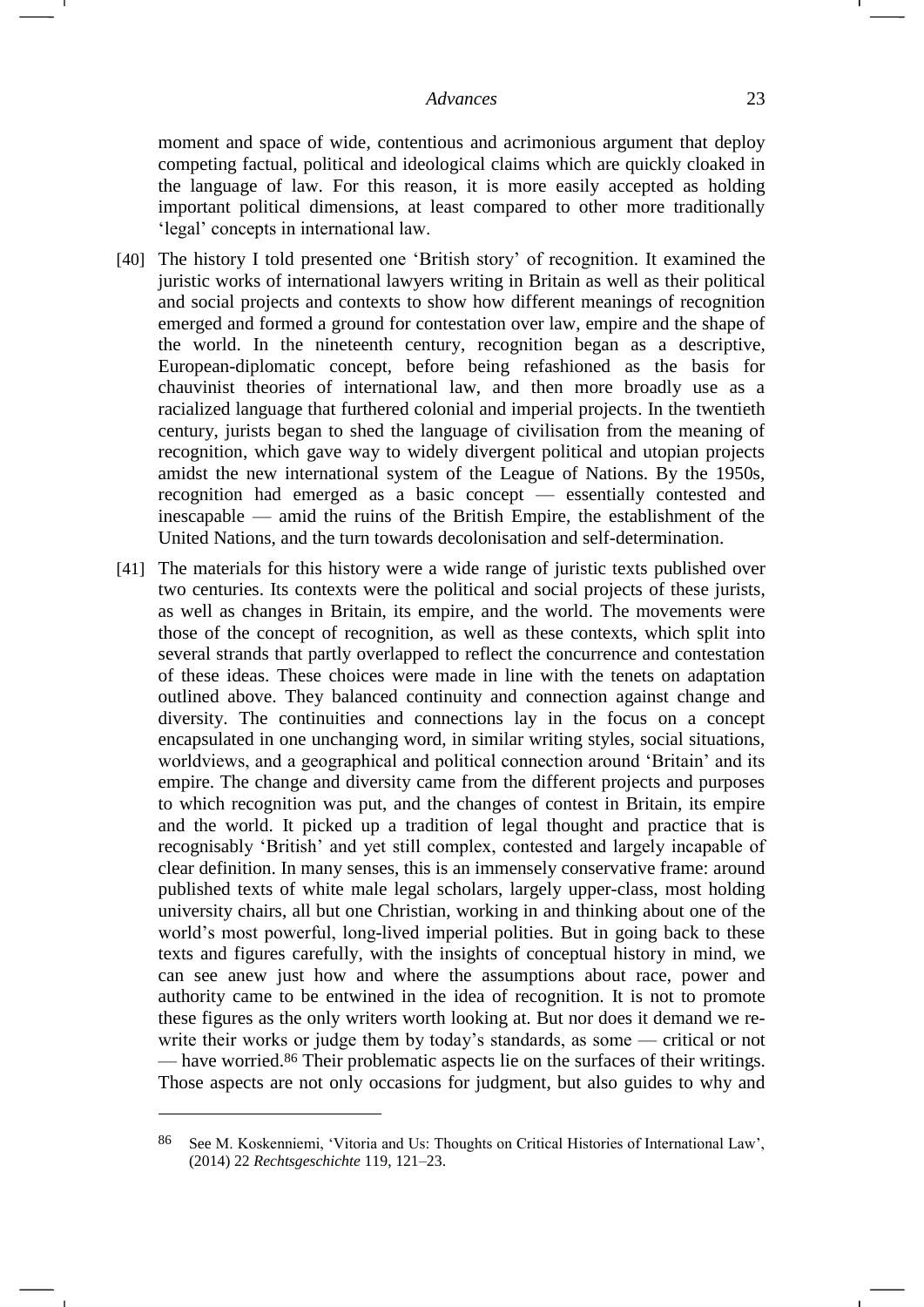how we ended up as we did; how the ideas that we might abhor today were moved into the sediment of international legal thought. We follow the leads to who has been said to have invented these things, invoked them, shaped them, but in doing so we need not necessary write 'to' them,<sup>87</sup> taking the risk of reinscribing them further.

- [42] My choices in this project could have been made differently. Its sources might have placed greater weight on public debates using the language of recognition. Two clear examples were, first, the 1820s campaigns by London merchants for British recognition of the Spanish Republics which led to Sir James Mackintosh's policy shift and, secondly, letters to newspapers from an enthralled public about recognition and the American Civil War that prompted the publication of Montague Bernard's letters explaining recognition to readers of *The Times*. These, among many other instances, might have led to a more public discourse focused project. Another approach might have emphasised parliamentary debates and committee reports, or judicial decisions and their wider reception, or shifting concepts deployed within the Foreign Office. A larger temporal frame might have opened up earlier contexts of papal interventions or recognition's possible proto-concepts, like legitimacy, jurisdiction or authority, which might have been sourced in ancient forbears in Rome or Greece. Within its own timeframe, it could have more keenly explored debates about revolution and recognition in relation to America or France held in more political than legal tones. A more ambitious, transnational frame could have incorporated other Anglophone writers throughout British settler colonies, or looked to French, Spanish, German or Russian writings, or canvassed recognition's great importance in Central and South America. Beyond Europe, the history might have engaged with recognition's place — or absence — in Third World legal thought; in the theories and practices of political and social movements throughout the British Empire in the long marches to independence, or the interventions and engagements against the Ottoman, Japanese and Chinese Empires. Looking to the post-war changes in the concept, and the rise of other competing ways of thinking about state legitimacy and subjecthood — selfdetermination, later democracy — could have allowed the tracing of other legacies in recognition's possible newer guises and transformations.
- [43] This is part self-criticism and part wishful thinking. The above project was but one starting point. It could not canvass all the possibilities noted above and explore every path that might have been illuminating. It was 'a' conceptual history, focused on one small, significant part of a global debate on an issue of old, perennial importance, not 'the' definitive account. Consciously noting these other possible methodological choices reinforces that conceptual history offered a powerful scaffold for thinking through why and how the choices in this project were made. It provided a set of tools for deciding on sources and contexts and for

24

<sup>87</sup> To use Sara Ahmed's phrase: Sara Ahmed, 'Useful', (Paper presented at 'Conceptual Itineraries: The Roots and Routes of the Political', SOAS, University of London, 10 June 2017) <www.feministkilljoys.com/2017/07/07/useful/>: 'And when I write of [dead white men] in this project I do so because what I am following leads to who, to who has been deemed to come up with something. I do not write to them.'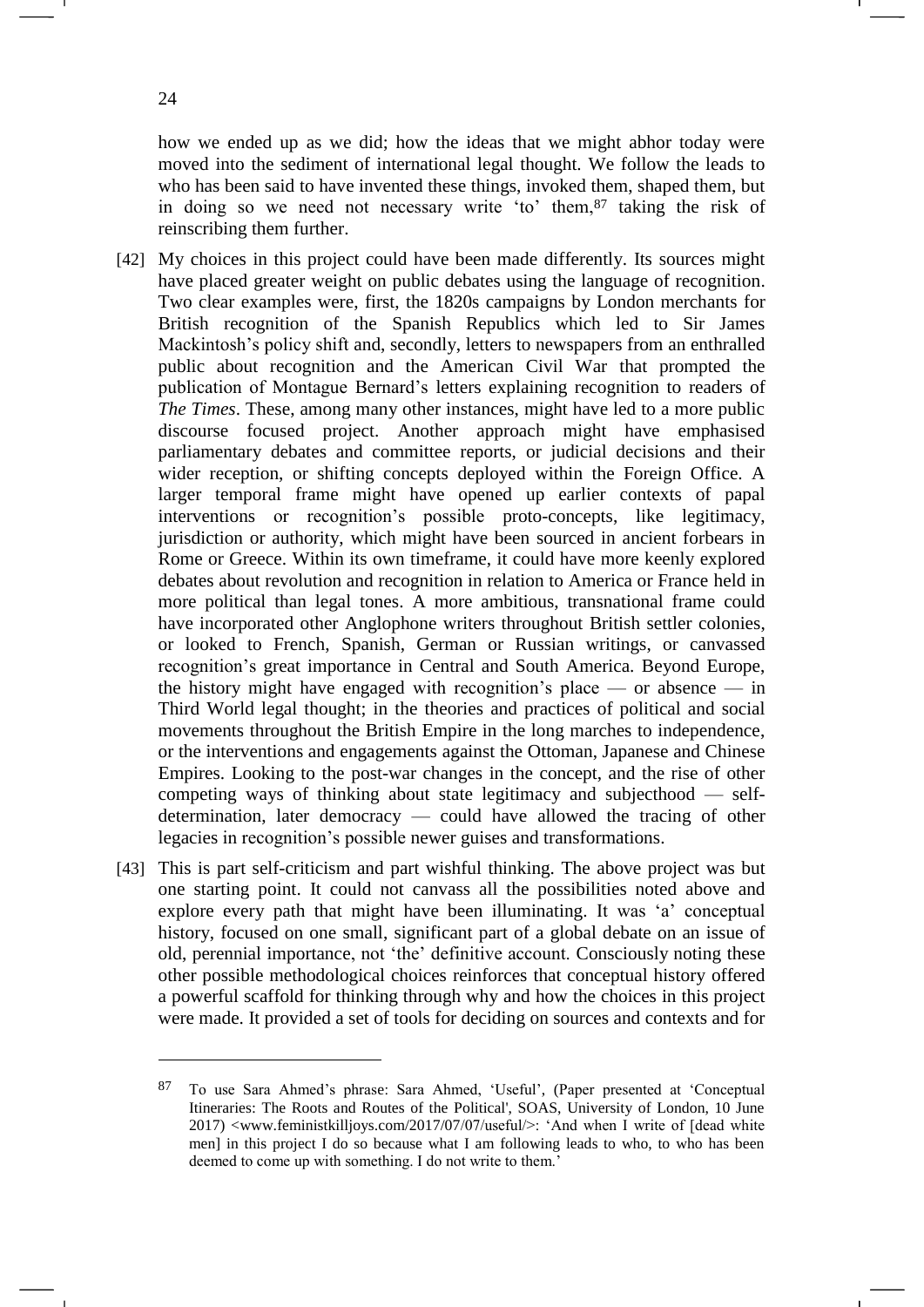thinking about conceptual movement. Ultimately, this interrogation shows the promise — and the difficulty and complexity — of constructing conceptual histories, even those confined to a single state and a standard length of about two centuries. It also allows us to begin thinking about what might be gained by looking to other schools of historiography.

#### III ADVANCES

- [44] The adaptation explored above shows several directions for advances. It provides us with an approach to texts and contexts that can avoid the rigidity of a simplistic focus on doctrine that anxiety around texts seeks to address, and guides us in delving into the detail of ideas and contexts without becoming lost within them. It structures our inquiries into a broad range of thinkers and texts to examine the development of concepts that remains tied to context, national understandings and political projects. It also allows us the creativity to think beyond just attempting to prove specific causal claims about influence, reception and impact by emphasising wider uses of language, general social and political projects, and the ways in which concepts illustrate changes in the world. It helps us avoid the narrowness that contextualism can tend towards. It forces us to think about where particular ideas in international law are situated between their immediate context and the free-floating play of academic ideas, as well as giving us a set of tools to help navigate that placement. It also gives us a means of confining the totality of world events that might have impacted international legal concepts.
- [45] In more practical terms, this kind of engagement can be the basis for institutional, interdisciplinary and collaborative research projects with the many other scholars that form the contemporary renaissance of conceptual historical work. A decade ago, Kari Palonen noted that conceptual history's focus on the politics of questions, rather than those of answers, provides one promise for engagement with public debate and discourse that fits into the contemporary milieu of academic research in the neoliberal university and state. <sup>88</sup> But it is also one way of pushing back against the problematic aspects of that institutional setting, at this moment of social and political tumult: to chart how questions and debates always held pragmatic relationships to truth, justice, law and power, to show how they deployed concepts and descriptions of the world for combative purposes which continue to shape our present visions. Our wider anxieties and ambivalences — the everyday, social and political ones — have long histories too.
- [46] History is neither synonymous with the past, nor a singular truth about the past. Instead it involves claims and arguments about how to understand the past that might be more or less convincing but are always open to contestation. Like the study of law, history is an unending examination of questions of authority, legitimacy, truth and meaning. It proceeds by crafting narratives, making claims

<u>.</u>

—————————

<sup>88</sup> See especially K. Palonen, 'The Politics of Conceptual History', (2005) 1(1) *Contributions to the History of Concepts* 37.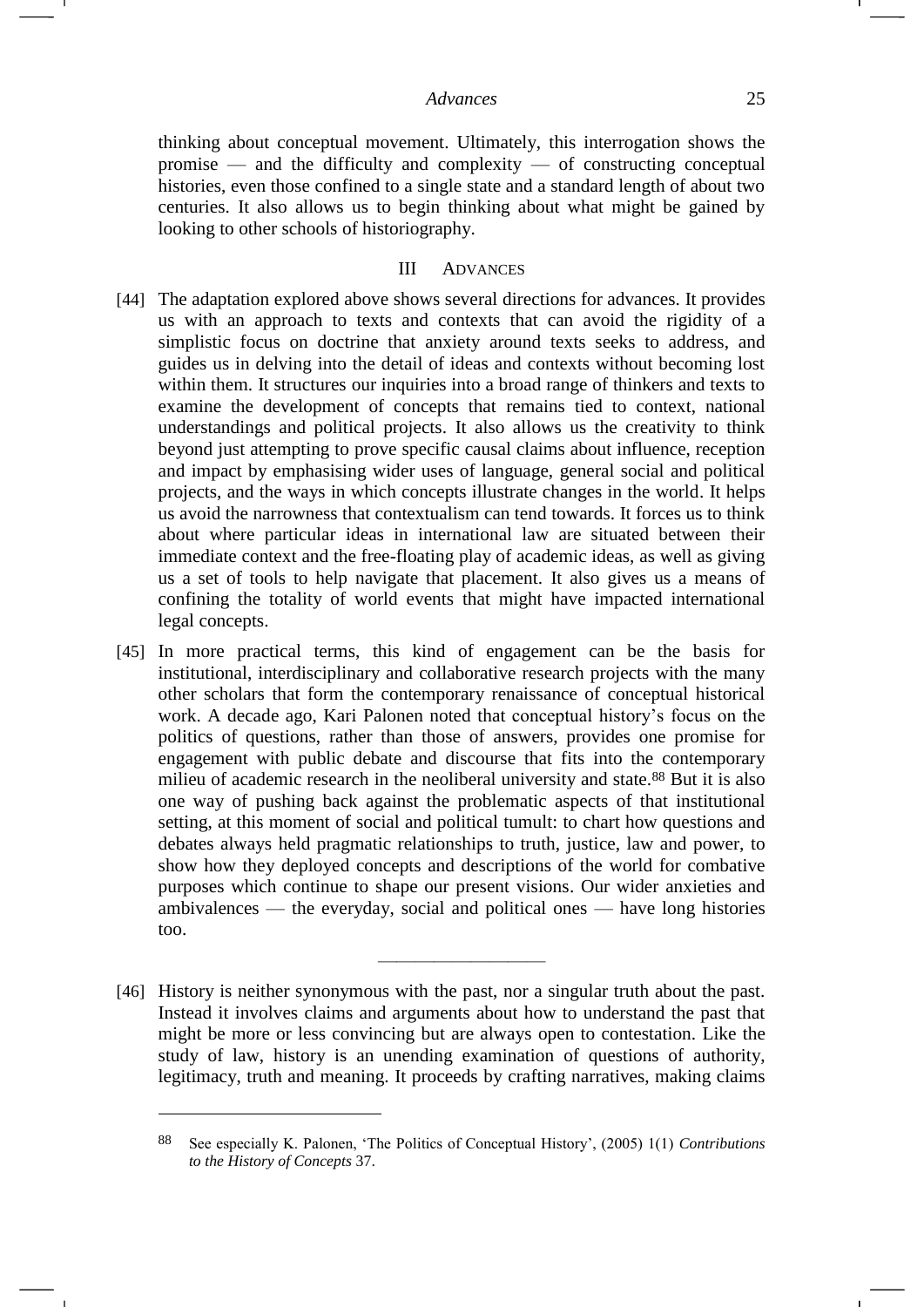about a general explanation or significance, illustrated and finessed by the consideration of the particular. It improves by re-evaluating those narratives, incorporating new materials, ideas and ways of understanding the world that were previously ignored or hidden. Just as lawyers are frequently and wrongly perceived to have special and exclusive access to the realm of legal arguments, historians are not blessed with special or exclusive access to the past. What is common to both disciplines is the importance of specialised training in kinds of argumentation that, following reflection and exercise of that training, can build understanding and good scholarship. International lawyers are as free as anyone else to understand and interpret the history of their discipline and the world in which it is situated, <sup>89</sup> and for some topics technical legal training may prove more important than historical training. We ought to be humble about our abilities and attempts in trying to write histories of international law. Historians likewise ought to be humble about their own limits in navigating law and legal argumentation. One of adaptation's most important advances is in its invitation to a productive kind of humility. Doing good interdisciplinary work always involves ambivalence, anxiety, adaptation, as a means to — hopefully — some advancement in understanding and knowledge; and the best scholarship always mixes brashness and humility in appropriate measures. But to clarify where the blind spots lie for both disciplines, and to fix or at least understand them better — to balm our anxieties — we ought to engage with historiography.

[47] This article has contributed an exploration of one small but important part of the wider historiographical landscape around which engagement might take place. I pursued here the adaptation of only one school of history that focuses on thought over time, and with a relatively narrow focus. Not only do we need to hold on to the plurality internal to that school, but we need to also explore the many historical theories that may lead us towards very different ways of writing the history of international law. Hopefully, ultimately, a more thoroughgoing set of adaptations would map the diversity of that landscape. This is true, firstly, of the many strands of historical work that deal with thought and time in ways other than conceptual history: intellectual history, the history of political thought, genealogy, and older schools of the history of ideas, and so on. It also applies to wider trends in historiography not primarily focused on ideas: more detailed explorations of social, Marxist, feminist, postcolonial, micro- and global historiography, for a start, would add further richness to our methodological palette. And while I urge a thorough engagement with 'mainstream' historiography, it is important not to forget that theorising about legal history particularly its transnational, comparative and global angles — offers another rich vein of materials for international law that has likewise remained

<sup>89</sup> A. Carty, 'Visions of the Past of International Society: Law, History or Politics?', (2006) 69 *Modern Law Review* 644, at 656.